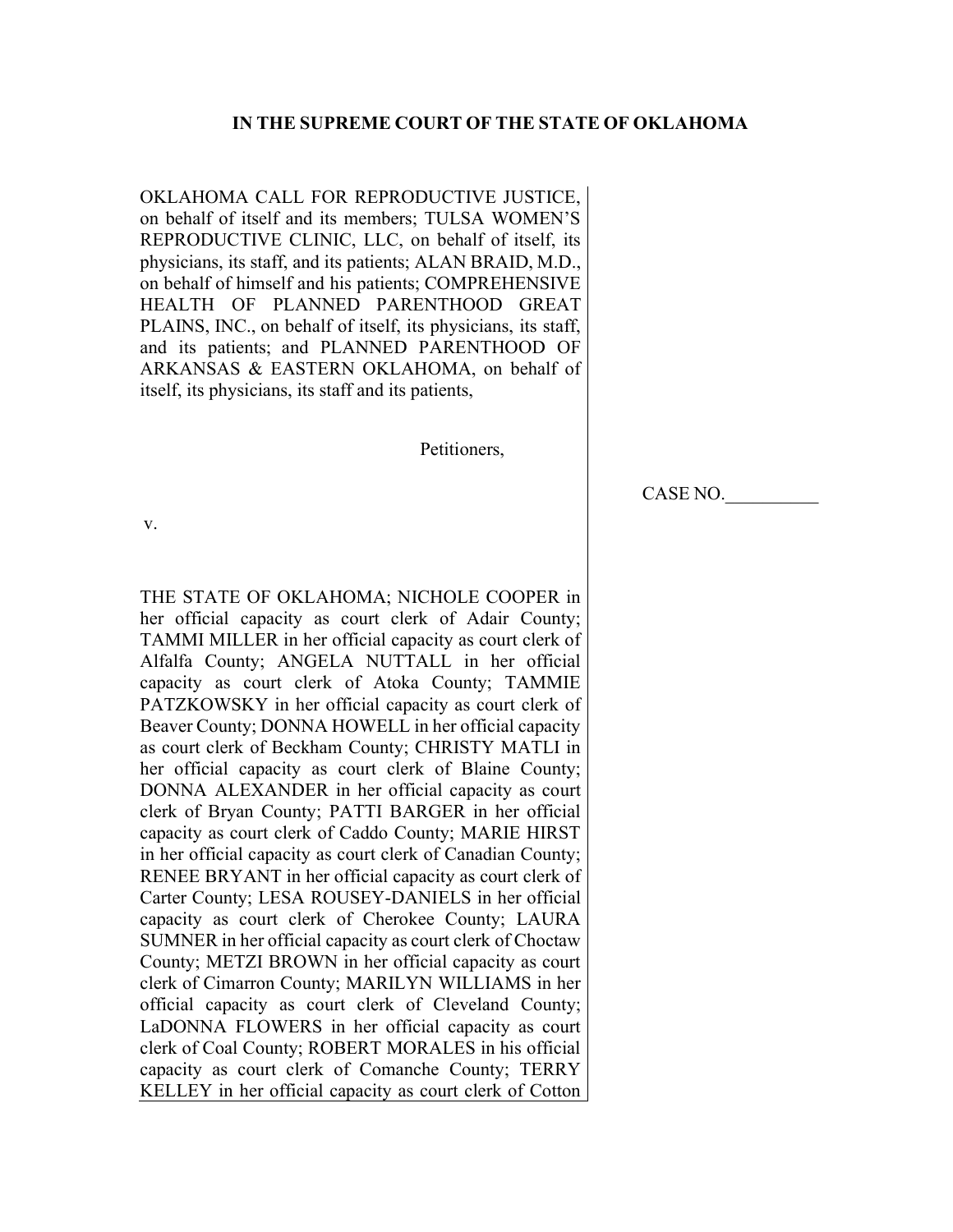County; DEBORAH MASON in her official capacity as court clerk of Craig County; AMANDA VANORSDOL in her official capacity as court clerk of Creek County; STACI HUNTER in her official capacity as court clerk of Custer County; CAROLINE WEAVER in her official capacity as court clerk of Delaware County; RACHELLE ROGERS in her official capacity as court clerk of Dewey County; SALLY WAYLAND in her official capacity as court clerk of Ellis County; JANELLE SHARP in her official capacity as court clerk of Garfield County; LAURA LEE in her official capacity as court clerk of Garvin County; LISA HANNAH in her official capacity as court clerk of Grady County; DEANA KILIAN in her official capacity as court clerk of Grant County; JEANNA SCOTT in her official capacity as court clerk of Greer County; STACY MACIAS in her official capacity as court clerk of Harmon County; SUSAN BREON in her official capacity as court clerk of Harper County; TINA OAKS in her official capacity as court clerk of Haskell County; ASHLEY SANFORD in her official capacity as court clerk of Hughes County; TINA SWAILES in her official capacity as court clerk of Jackson County; KIMBERLY BERRY in her official capacity as court clerk of Jefferson County; CASSANDRA SLOVER in her official capacity as court clerk of Johnston County; MARILEE THORNTON in her official capacity as court clerk of Kay County; LISA MARKUS in her official capacity as court clerk of Kingfisher County; KAY RICHARDS in her official capacity as court clerk of Kiowa County; MELINDA BRINLEE in her official capacity as court clerk of Latimer County; MELBA HALL in her official capacity as court clerk of Le Flore County; CINDY KIRBY in her official capacity as court clerk of Lincoln County; CHERYL SMITH in her official capacity as court clerk of Logan County; WENDY HOLLAND in her official capacity as court clerk of Love County; SHAUNA HOFFMAN in her official capacity as court clerk of Major County; WANDA PEARCE in her official capacity as court clerk of Marshall County; JENIFER CLINTON in her official capacity as court clerk of Mayes County; KRISTEL GRAY in her official capacity as court clerk of McClain County; KATHY GRAY in her official capacity as court clerk of McCurtain County; LISA RODEBUSH in her official capacity as court clerk of McIntosh County; JODI JENNINGS in her official capacity as court clerk of Murray County; ROBYN BOSWELL in her official capacity as court clerk of Muskogee County; HILLARY VORNDRAN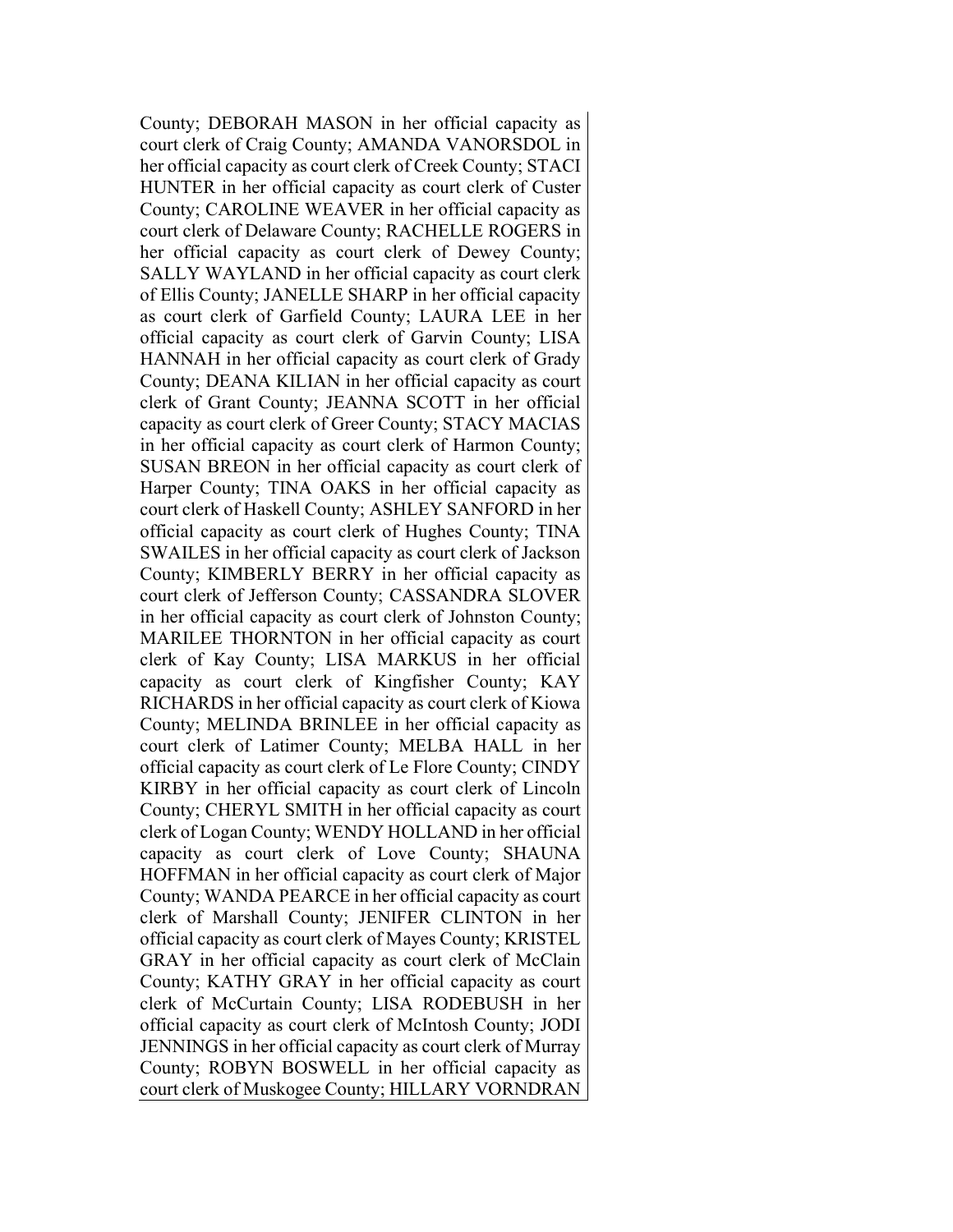in her official capacity as court clerk of Noble County; APRIL FRAUENBERGER in her official capacity as court clerk of Nowata County; SHERRI FOREMAN in her official capacity as court clerk of Okfuskee County; RICK WARREN in his official capacity as court clerk of Oklahoma County; CHARLY CRINER in her official capacity as court clerk of Okmulgee County; JENNIFER BURD in her official capacity as court clerk of Osage County; CASSIE KEY in her official capacity as court clerk of Ottawa County; ILA POTTS in her official capacity as court clerk of Pawnee County; LORI ALLEN in her official capacity as court clerk of Payne County; PAM SMITH in her official capacity as court clerk of Pittsburg County; KAREN DUNNIGAN in her official capacity as court clerk of Pontotoc County; VALERIE UELTZEN in her official capacity as court clerk of Pottawatomie County; TINA FREEMAN in her official capacity as court clerk of Pushmataha County; JAN BAILEY in her official capacity as court clerk of Roger Mills County; CATHI EDWARDS in her official capacity as court clerk of Rogers County; KIMBERLY DAVIS in her official capacity as court clerk of Seminole County; GINA COX in her official capacity as court clerk of Sequoyah County; MELODY HARPER in her official capacity as court clerk of Stephens County; M. RENEE ELLIS in her official capacity as court clerk of Texas County; KEVIN STEVENS in his official capacity as court clerk of Tillman County; DON NEWBERRY in his official capacity as court clerk of Tulsa County; JIM HIGHT in his official capacity as court clerk of Wagoner County; JILL SPITZER in her official capacity as court clerk of Washington County; LYNDA VERMILLION in her official capacity as court clerk of Washita County; STACI DAVEY in her official capacity as court clerk of Woods County; TAMMY ROBERTS in her official capacity as court clerk of Woodward County,

Respondents.

# APPLICATION FOR ORIGINAL JURISDICTION AND PETITION FOR DECLARATORY AND INJUNCTIVE RELIEF AND/OR A WRIT OF PROHIBITION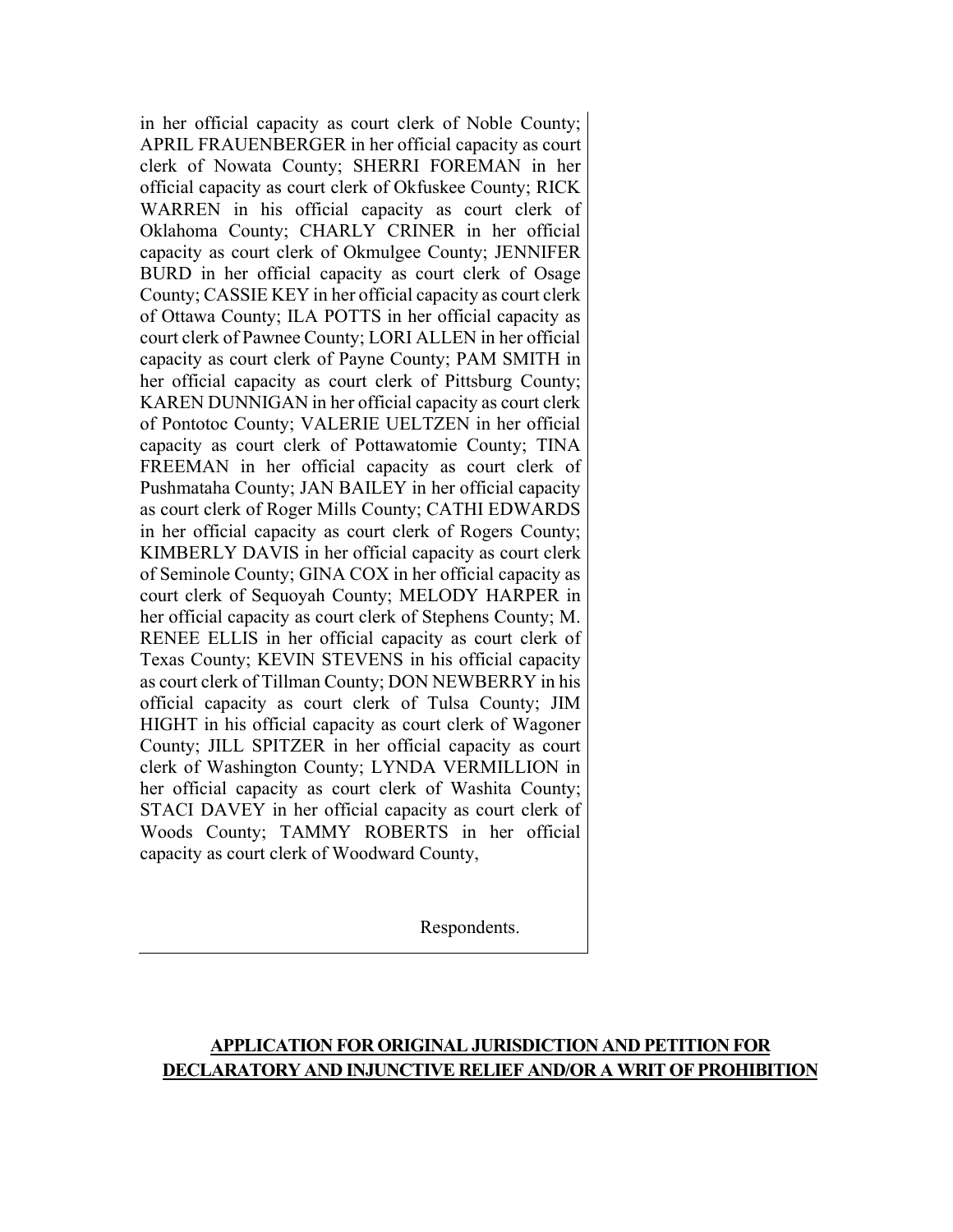COME NOW, Oklahoma Call for Reproductive Justice, Tulsa Women's Reproductive Clinic, LLC, Alan Braid, M.D., Comprehensive Health of Planned Parenthood Great Plains, Inc., and Planned Parenthood of Arkansas & Eastern Oklahoma, Petitioners herein, by and through their attorneys, and request that this Honorable Court assume original jurisdiction to issue declaratory and injunctive relief and/or a writ of prohibition barring Respondents from implementing Oklahoma Senate Bill 1503, Reg. Sess. (2022) ("S.B. 1503" or "the Act") in any way, including by enjoining the state court clerks from docketing lawsuits brought under S.B. 1503, and including as to any future suits for conduct that occurred during the pendency of this injunction.<sup>1</sup> In support of these requests, Petitioners allege the following:

#### RELEVANT FACTS

1. On April 28, 2022, the Oklahoma Legislature passed S.B. 1503. The Act will become effective immediately when signed by the Governor, which is expected imminently.<sup>2</sup>

2. S.B. 1503 is modeled after Texas Senate Bill 8, 87th Leg., Reg. Sess. (2021) ("S.B. 8"), which for more than 7 months has prevented almost all abortions in Texas. Like S.B. 8, S.B. 1503 is a 6-week ban on abortion enforced through private, civil lawsuits. S.B. 1503, however, is even more radical than the Texas law. This is because S.B. 1503 also attempts to bar the state courts from granting any declaratory or injunctive remedy against not only the State itself but also all its subdivisions, employees, and officers, as well as all wouldbe enforcers.

<sup>&</sup>lt;sup>1</sup> Although Petitioners are making efforts to notify all Respondents as quickly as possible, the emergency presented by the immediately effective S.B. 1503 warrants expedited hearing prior to completed notice. Sup. Ct. Rule 1.191(e).

 $2$  Even if the Governor takes no action, the law becomes effective 5 days following transmittal to his office. Okla. Const. art. VI, § 11.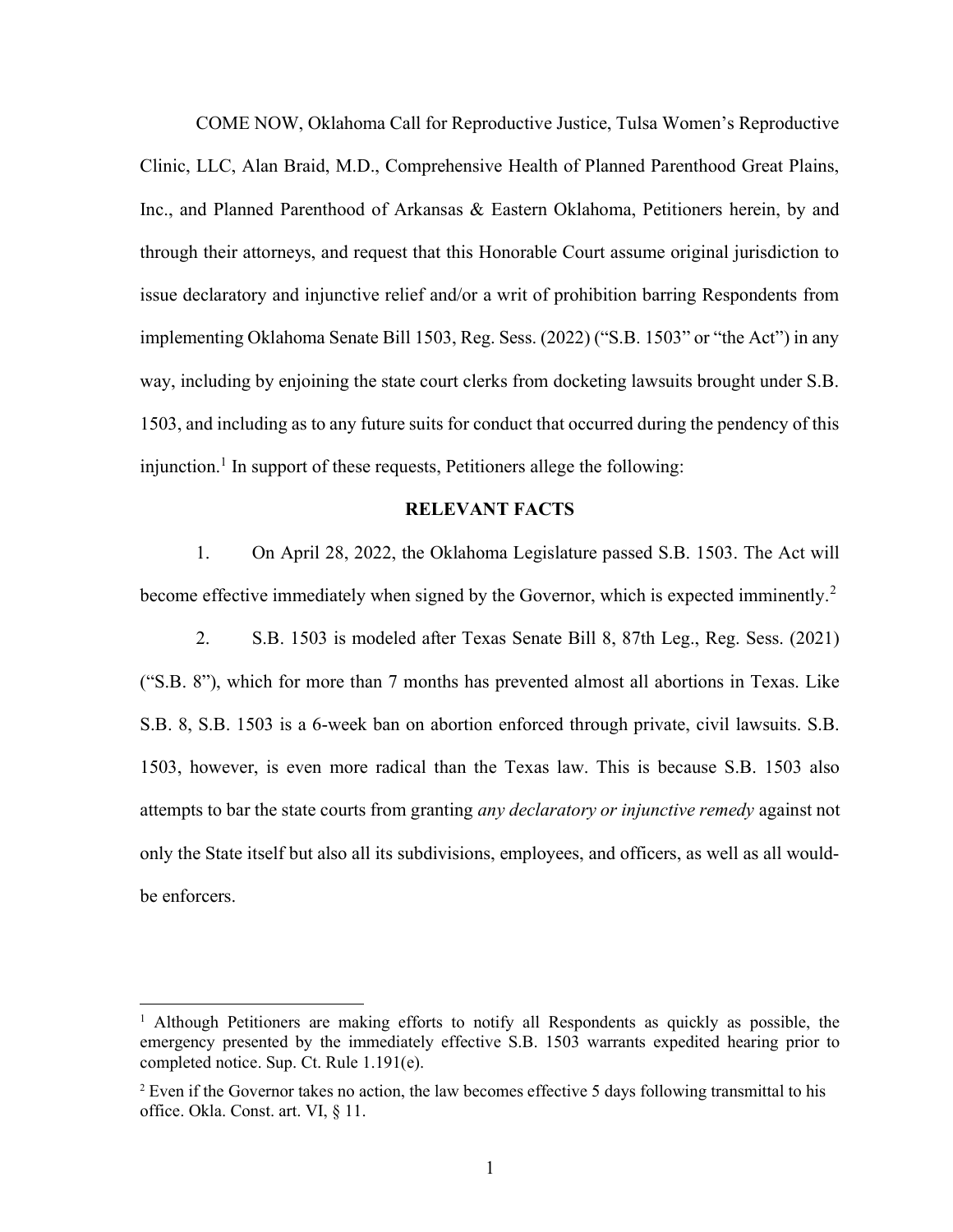3. S.B. 1503 offends numerous guarantees of the Oklahoma Constitution and threatens grave harm to Petitioners and the Oklahomans they represent.

### I. Parties

### A. Petitioners

#### i. Oklahoma Call for Reproductive Justice ("OCRJ")

4. OCRJ is a 501(c)(4) nonprofit founded in 2010 to advance reproductive justice and protect access to reproductive healthcare, including abortion, in Oklahoma. OCRJ is dedicated entirely to this cause. OCRJ's mission is to promote reproductive justice in Oklahoma through education, empowerment, and advocacy.

5. OCRJ pursues its mission by providing education in the community. OCRJ publishes a zine, How to Get an Abortion in Oklahoma, which is updated regularly and provides information to Oklahomans who need to navigate the many overlapping laws and regulations restricting abortion in the state. OCRJ has also held educational campaigns, such as "Faith & Abortion" and "Abortion is an Act of Love," to lessen the stigma attached to abortion, abortion providers, and patients.

6. OCRJ also pursues its mission by lobbying against bills that restrict abortion and other reproductive healthcare. It supports the few Oklahoma bills that help pregnant people, including legislation barring the shackling of pregnant incarcerated patients during labor. Prior to the COVID-19 pandemic, OCRJ hosted lobby days, during which it organized its members to lobby legislators around issues of reproductive justice. OCRJ holds events and speaks to the media in order to educate Oklahomans about legislation and the potential impact of such legislation on Oklahomans' access to reproductive healthcare.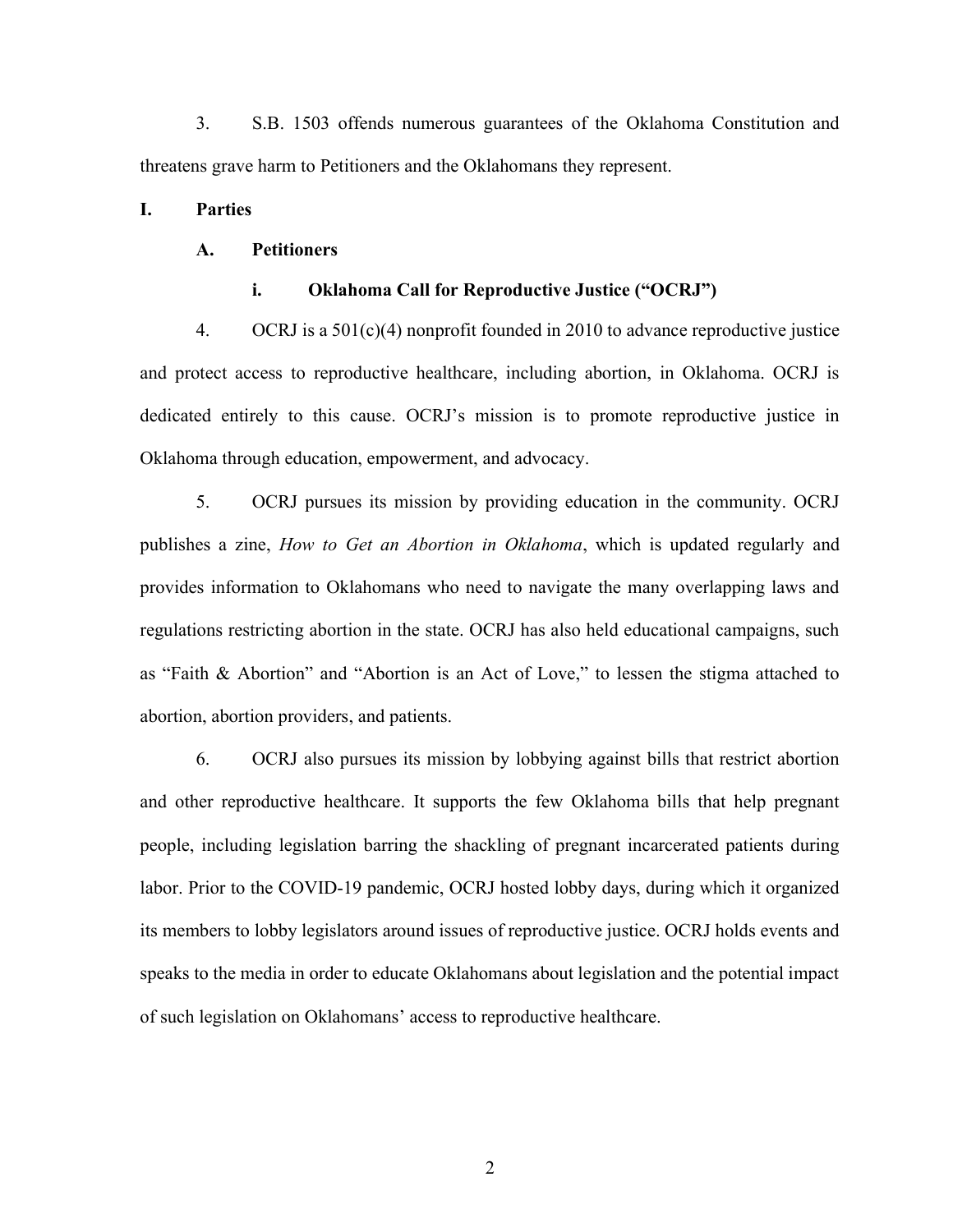7. OCRJ's members are diverse in their party affiliation, economic background, and lived experience, but all believe that pregnant Oklahomans deserve the ability to make decisions about their healthcare in line with their own values and intentions.

#### ii. Tulsa Women's Reproductive Clinic ("Tulsa Women's")

8. Tulsa Women's is an abortion facility licensed by the Oklahoma State Department of Health located in Tulsa, Oklahoma and has been offering abortion services since 1974. Until 2018, Tulsa Women's was operated by a predecessor, Nova Health Systems. Tulsa Women's provides reproductive healthcare services, including contraception and medication and procedural abortions. Tulsa Women's brings claims on behalf of itself, its physicians, its staff, and its patients.

9. Tulsa Women's provides medication abortion up through 10 weeks, 0 days as measured from the first day of a patient's last menstrual period ("LMP") and procedural abortion up through 18 weeks LMP. People who reside throughout the State of Oklahoma, as well as people from Missouri, Kansas, Arkansas, and Texas, travel to Tulsa Women's to access high quality abortion services.

#### iii. Dr. Alan Braid

10. Alan Braid, M.D. is a board-certified OB/GYN and is the principal owner of Tulsa Women's. He took ownership of the clinic in 2018 after the previous owner retired to ensure that it continued to provide Oklahomans with high quality abortion care. Dr. Braid also provides abortions at Tulsa Women's. Dr. Braid sues on behalf of himself and his patients.

# iv. Comprehensive Health of Planned Parenthood Great Plains ("CHPPGP")

11. CHPPGP is a not-for-profit corporation organized under the laws of Kansas and registered to do business in Oklahoma. CHPPGP operates one health center in Oklahoma,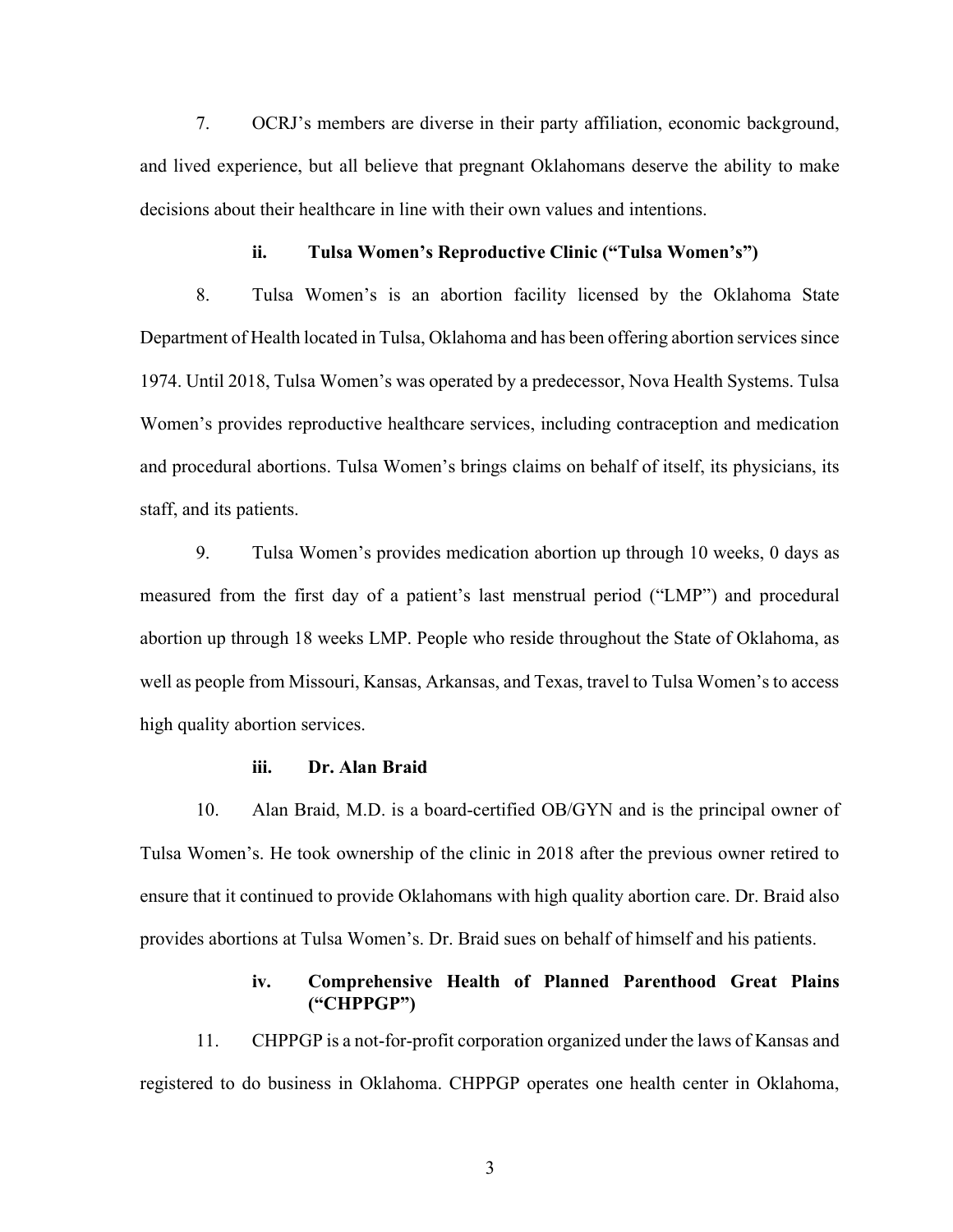located in Oklahoma City, which is licensed as an abortion facility by the Oklahoma State Department of Health. CHPPGP sues on behalf of itself, its physicians, its staff, and its patients.

12. CHPPGP provides a wide variety of sexual and reproductive healthcare at its Oklahoma City location, including contraceptives, cancer screenings, pap smears, wellness exams, breast exams, colposcopies, and abortions. CHPPGP's Oklahoma City location provides medication abortion up through 11 weeks, 0 days LMP, as well as procedural abortion up through 18 weeks LMP.

#### v. Planned Parenthood of Arkansas & Eastern Oklahoma ("PPAEO")

13. PPAEO is a not-for-profit corporation organized under the laws of Oklahoma. It operates one health center in Oklahoma, located in Tulsa, which is licensed as an abortion facility by the Oklahoma State Department of Health. PPAEO sues on behalf of itself, its physicians, its staff, and its patients.

14. PPAEO provides a wide variety of sexual and reproductive healthcare at its Tulsa location, including contraceptives, cancer screenings, pap smears, wellness exams, breast exams, colposcopies, and abortions. PPAEO's Tulsa location provides medication abortion up through 11 weeks, 0 days LMP, as well as procedural abortion up through 17 weeks LMP.

#### B. Respondents

15. The State of Oklahoma is obligated to uphold the Oklahoma Constitution.

16. The remaining 77 Respondents are all state court clerks in the State of Oklahoma who are each responsible for filing and docketing cases presented to them. Okla. Stat. Ann. tit. 12, § 29(A). In discharging their duties, clerks "may refuse to file any document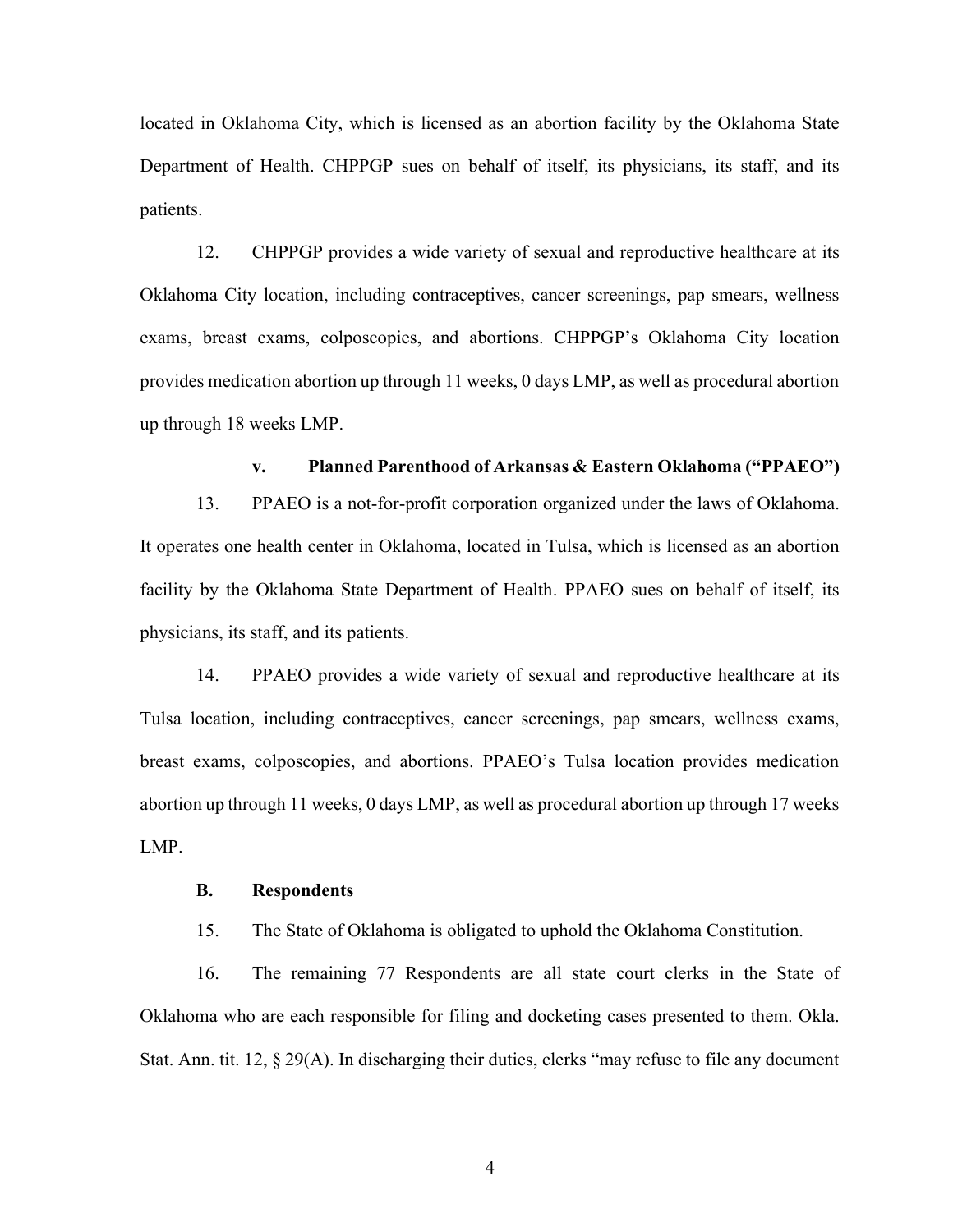presented for filing if the clerk believes that the document constitutes sham legal process . . . ." *Id.*  $\S 29(B)$ .

### III. Abortion in the United States and Oklahoma

17. Legal abortion is one of the safest medical procedures in the United States. The risk of death associated with childbirth is approximately 14 times higher than that associated with abortion, and every pregnancy-related complication is more common among those giving birth than among those having abortions.

18. Abortion is also very common: approximately one in four women in the United States has an abortion by age  $45.<sup>3</sup>$ 

19. Those seeking abortions do so for a variety of deeply personal reasons, including familial, medical, and financial ones. Deciding whether to carry to term or end a pregnancy implicates a person's core religious beliefs, values, and family circumstances.

20. Access to abortion benefits the health and well-being of pregnant people and their families, including people who already have children. Over the past fifty years, abortion has been essential to people's ability to participate in the economic and social life of the nation and Oklahoma.

21. When people are denied the ability to have an abortion, their lives are irrevocably altered—the State intrudes on their bodily autonomy and their ability to direct their own lives. Denial of care also imposes substantial medical risk, as carrying a pregnancy to term is far riskier than any method of abortion. Further, people denied access to abortion experience worse psychological, physical, and financial health outcomes than people who were

 $3$  Abortion is also sought by people who do not identify as women. People with other gender identities, including transgender men and gender-diverse individuals, may become pregnant and seek abortions.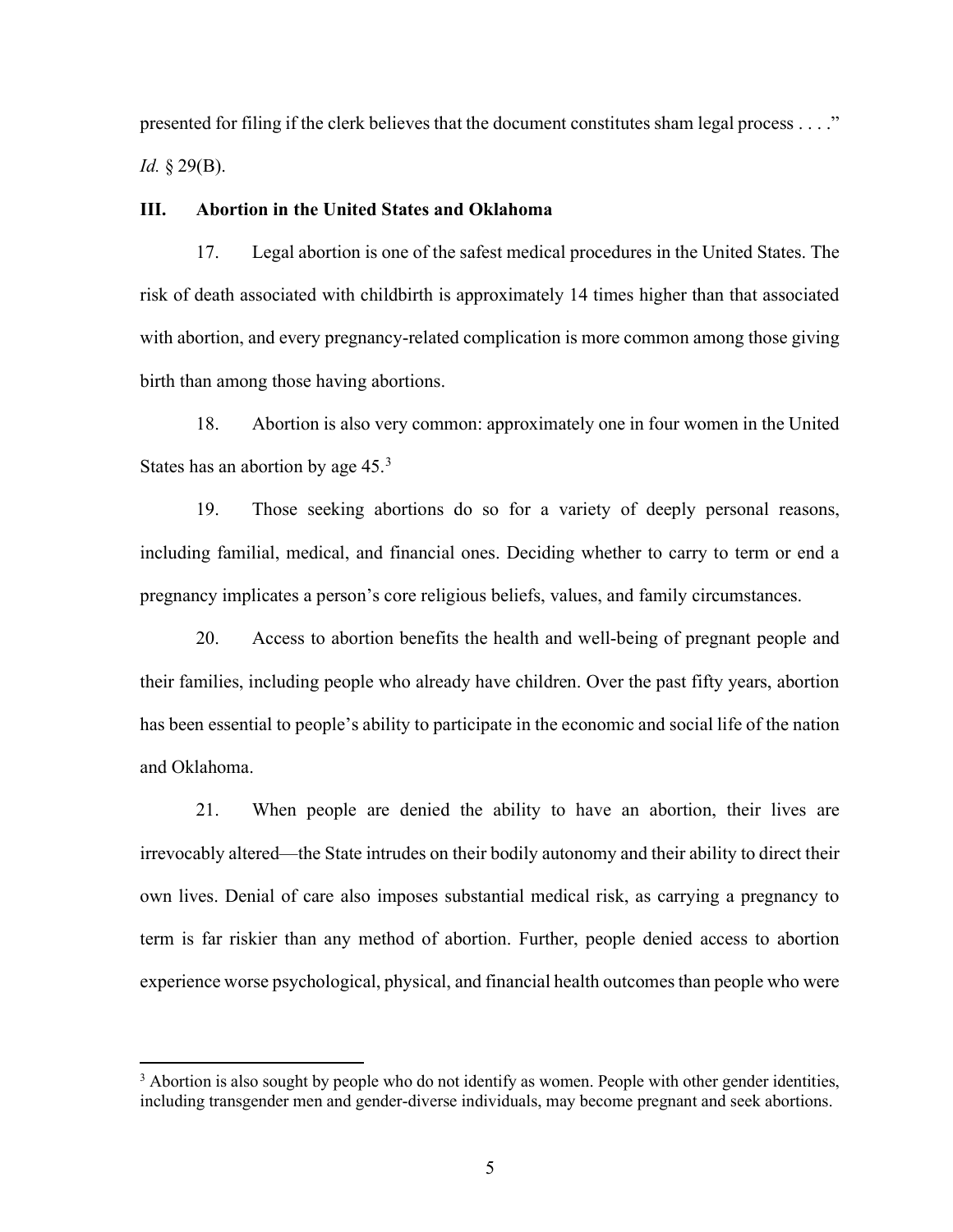able to access such care. These people are more likely to experience poverty, health difficulties, and physical violence, as are their families.

22. In Oklahoma, the Legislature has engaged in a persistent campaign to make abortion as difficult to access as it can. Since 2008, the Oklahoma Legislature has enacted over 20 bills addressing abortion, imposing a maze of requirements.

23. Oklahoma's administrative code outlines extensive regulations for abortion facilities. Okla. Admin. Code §§ 310:600-1-1 to 310:600-13-3. No public facilities or hospitals may be used for abortions, and, with limited exceptions, no public employees may provide abortions. Okla. Stat. Ann. tit. 63, § 1-741.1(A). All patients seeking abortions are required to wait 72 hours after receiving state-mandated information. *Id.* § 1-738.2(B)(1). People who rely on Medicaid can obtain coverage for abortion only if the pregnancy is life-threatening or the result of rape or incest. Id. § 1-741.1(B); Consolidated Appropriations Act, 2021, Pub. L. No. 116-260, 128 Stat. 409, §§ 613-14.

#### IV. Statutory Framework of S.B. 1503

#### A. S.B. 1503: The 6-Week Ban and Liability for Violations

24. S.B. 1503 requires physicians who perform abortions in Oklahoma to first determine whether "a detectable fetal heartbeat" is present. S.B. 1503 § 3(B). The Act prohibits the physician from providing an abortion after "detect[ing] a fetal heartbeat" or if the physician "failed to perform a test to detect a fetal heartbeat." *Id.*  $\S$  4(A). S.B. 1503 contains no exception for pregnancies that result from rape or incest or for fetal health conditions that are incompatible with sustained life after birth. The only exception is for a medical emergency. Id. § 5(A). Section 5 of S.B. 1503 imposes additional reporting requirements on abortions performed because of a medical emergency. *Id.* § 5(B)-(C).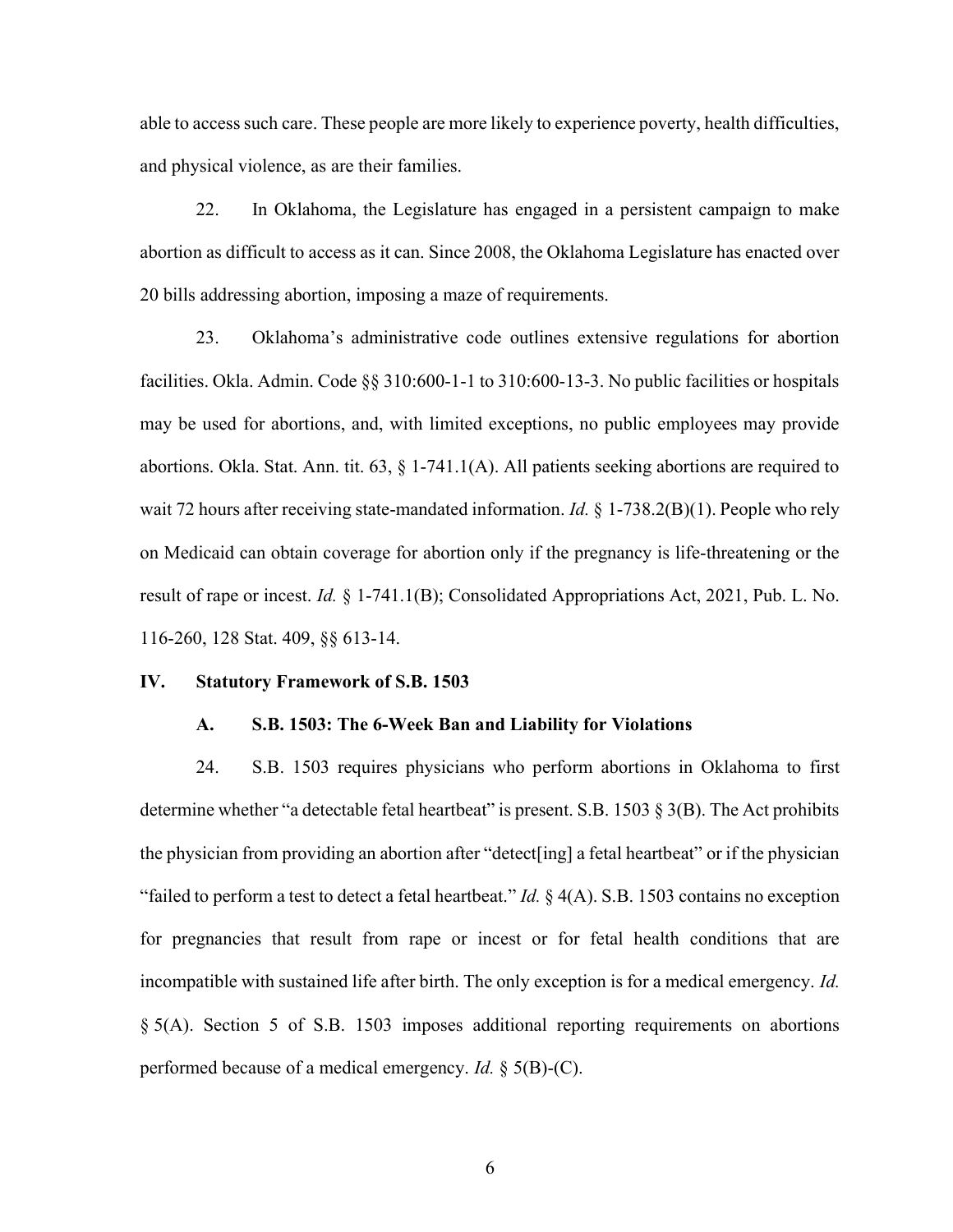25. S.B. 1503 defines "fetal heartbeat" as "cardiac activity or the steady and repetitive rhythmic contraction of the fetal heart within the gestational sac." S.B. 1503  $\S$  2(1). In a typically developing pregnancy, ultrasound can generally detect cardiac activity beginning at approximately 6 weeks LMP.

26. A full-term pregnancy is approximately 40 weeks LMP.

27. The cells that produce the early cardiac activity described in S.B. 1503 have not yet formed a "heart." The term "heartbeat" in S.B. 1503 thus covers not just a "heartbeat" in the lay sense but also early cardiac activity—more accurately, electrical impulses—present before full development of the cardiovascular system. Similarly, a developing pregnancy is properly referred to as an "embryo" until approximately 10 weeks LMP, when it becomes a "fetus." So, despite S.B. 1503's use of the phrase "fetal heartbeat," the Act forbids abortion even when electrical impulses are detected in an embryo. See S.B. 1503  $\S$  2-4. Because neither "fetal" nor "heartbeat" is accurate medical terminology at this stage of pregnancy, Petitioners refer to the prohibition against providing an abortion after the detection of a "fetal heartbeat" as a "6-week ban."

28. No embryo is viable at 6 weeks LMP or at any other point when cardiac activity can first be detected by ultrasound. Instead, viability is generally understood as the point in pregnancy when a fetus, if born at that time, has a reasonable likelihood of sustained life after birth, with or without artificial support.

29. Viability generally does not occur until approximately 23-24 weeks LMP. By prohibiting abortion after approximately 6 weeks LMP, S.B. 1503 bans abortion roughly four months before viability.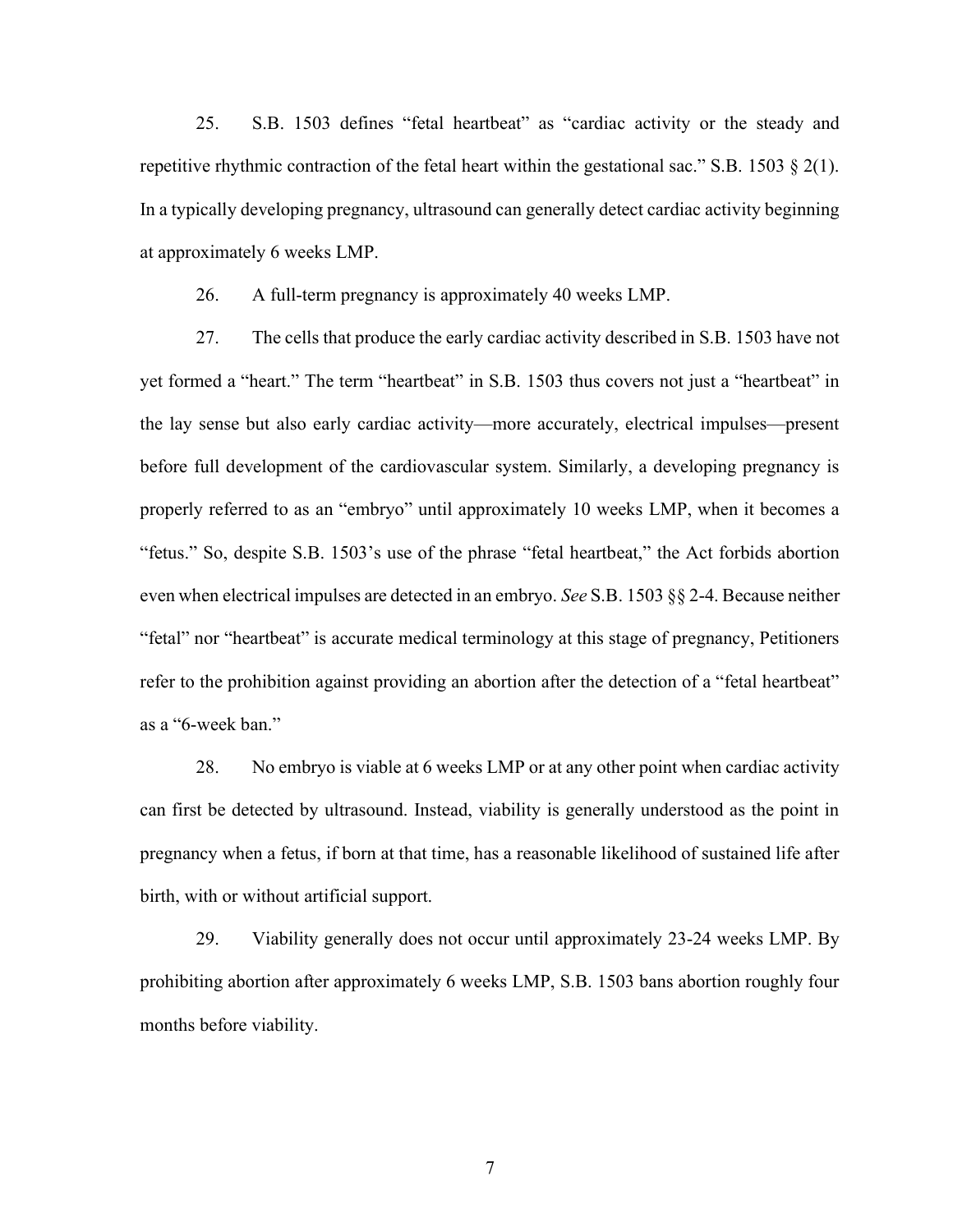30. Although patients generally obtain an abortion as soon as they can, the majority of abortions in Oklahoma occur after 6 weeks of pregnancy. Many patients do not even realize they are pregnant before 6 weeks LMP—for instance, because they have irregular menstrual periods, or because they mistake the vaginal bleeding that is common in early pregnancy for a period. Even those patients who do confirm a pregnancy before 6 weeks LMP and decide quickly that they want an abortion often encounter substantial financial and logistical difficulties in obtaining one before 6 weeks LMP. They must also navigate Oklahoma's onerous legal scheme for abortion. See, e.g., Okla. Stat. Ann. tit. 63, §§ 1-741.1, 1-738.2.

31. S.B. 1503 creates liability for "perform[ing] or induc[ing] an abortion in violation of" the 6-week ban. S.B. 1503  $\S$  9(A)(1).

32. S.B. 1503 also creates liability for "[k]nowingly engag[ing] in conduct that aids or abets the performance or inducement of an abortion" that violates the 6-week ban. S.B. 1503 § 9(A)(2). Although S.B. 1503 does not define what constitutes aiding or abetting, it expressly provides that "paying for or reimbursing the costs of an abortion" is prohibited activity. Id. S.B. 1503's aiding-and-abetting liability would apply "regardless of whether the person knew or should have known that the abortion would be performed or induced in violation of" the Act. Id.

33. Even if someone does not actually perform a prohibited abortion or aid and abet a prohibited abortion, the Act provides that they can still be sued if they merely intend to do so. S.B. 1503 § 9(A)(3).

#### B. S.B. 1503: Enforcement Actions and Penalties

34. S.B. 1503 expressly precludes the State or any political subdivision, as well as officers or employees of a state or local government entity in Oklahoma, from directly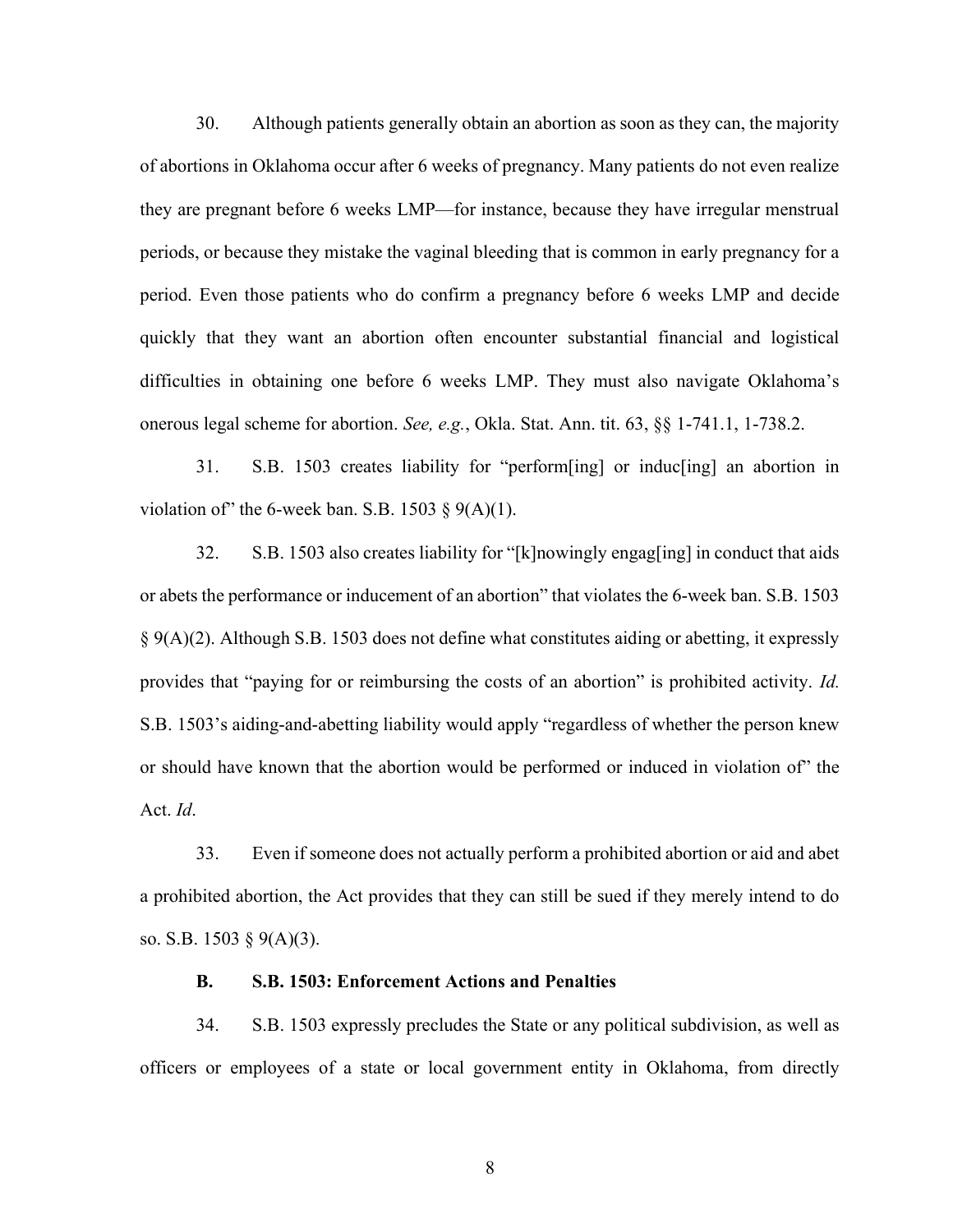enforcing the 6-week ban. S.B. 1503 § 9(A). Instead, S.B. 1503 creates a private, civil enforcement mechanism: "[a]ny person, other than the state, its political subdivisions, and any officer or employee of a state or local governmental entity in this state, may bring a civil action against any person" who performs a prohibited abortion, aids or abets a prohibited abortion, or intends to engage in these activities. Id.

35. Besides government officials, the only people not permitted to initiate an S.B. 1503 enforcement action are those "who impregnated a woman seeking an abortion through an act of rape, sexual assault, incest," or certain other crimes. S.B. 1503  $\S$  9(K)(4). However, because the 6-week ban itself contains no exception for pregnancies resulting from rape, sexual assault, or incest, anyone other than the perpetrator—including the perpetrator's family members—could still sue a clinic, physician, friend, or family member who assists a patient in terminating a pregnancy that resulted from the offense. See id. § 9.

36. S.B. 1503 does not permit suits against abortion patients. S.B. 1503 § 9(K)(1). But it provides a ready tool for abusive and manipulative partners or family members to try to block a patient's abortion decision. Under S.B. 1503, if such individuals know about a patient's plan to obtain an abortion, they could sue the patient's abortion provider, or anyone else who "intends" to assist with that abortion, to try to prevent the patient from accessing care. Id.  $§ 9(A)(3).$ 

37. S.B. 1503 imposes mandatory draconian penalties. Where an S.B. 1503 claimant prevails, "the court shall award": (1) "[i]njunctive relief sufficient to prevent" future violations or conduct that aids or abets violations; (2) "[s]tatutory damages" to the claimant "in an amount of not less than Ten Thousand Dollars (\$10,000) for each abortion" that was provided or aided and abetted; (3) "[n]ominal and compensatory damages" if the claimant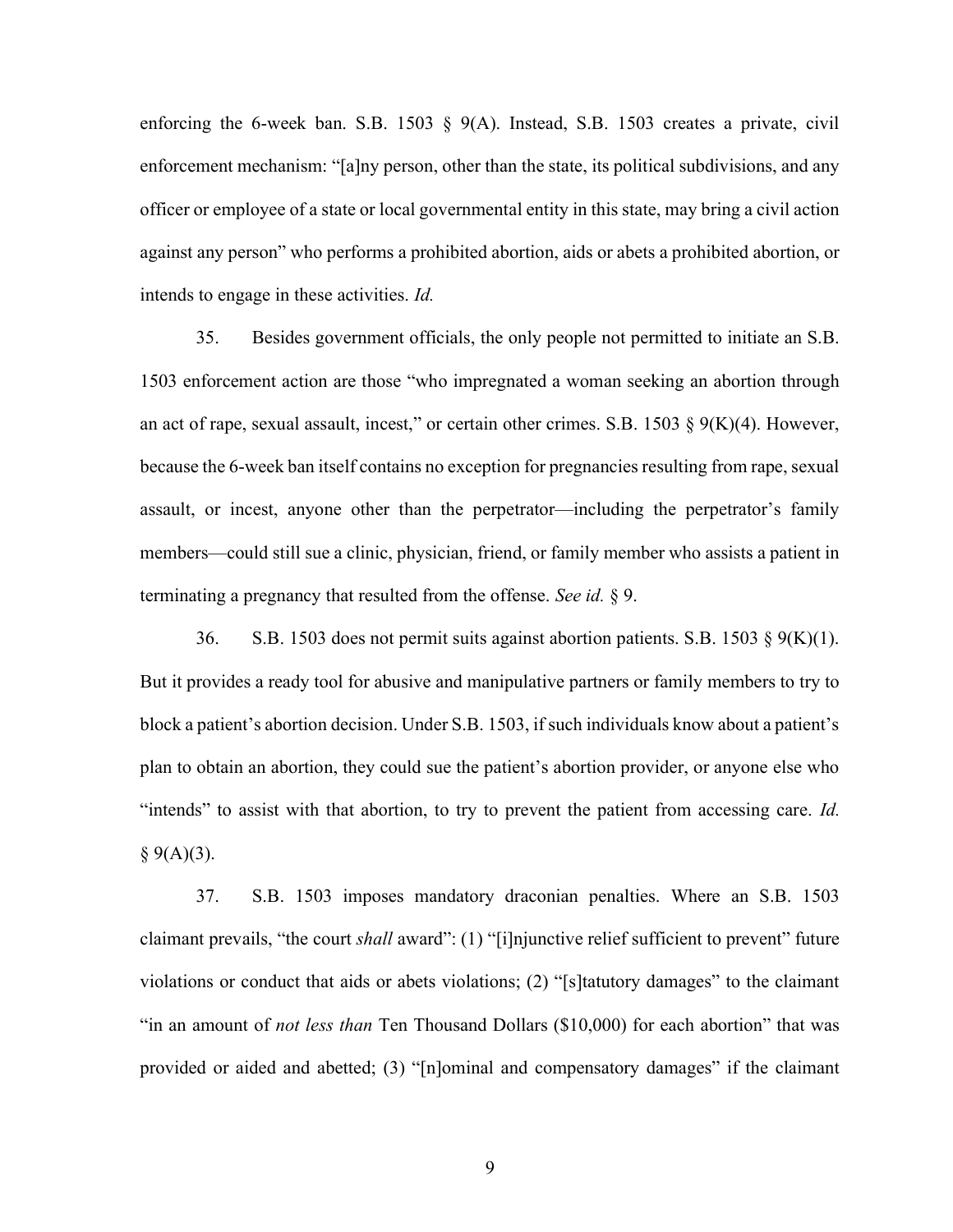"suffered harm . . . including but not limited to loss of consortium and emotional distress"; and (4) the claimant's "costs and attorney fees." S.B. 1503 § 9(B) (emphases added). S.B. 1503 imposes no cap on the "statutory damages" and provides no room for discretion (or standards to guide the discretion) of judges or juries in determining what amount of damages to award.

38. S.B. 1503 allows "[a]ny person" to bring a claim alleging violation of S.B. 1503's prohibitions. S.B. 1503 § 9(A). S.B. 1503 incentivizes the public at large, including politically or economically motivated strangers, to interfere in the personal health decisions of Oklahomans across the state.

39. At every turn, S.B. 1503's rules for its enforcement proceedings sharply diverge from those normally applicable to Oklahoma litigants and make it impossible for those sued to fairly defend themselves.

40. Statewide venue: S.B. 1503 allows claimants to file enforcement lawsuits in their home counties and then veto transfer to a more appropriate venue. As a result, because there is effectively no limit on private parties bringing S.B. 1503 suits, abortion providers and alleged aiders and abettors could be forced to defend themselves in multiple, simultaneous enforcement proceedings in far-flung courts across the state. S.B. 1503  $\S$  11(A)(4) (permitting suit in the claimant's county of residence if "the claimant is a natural person residing in" Oklahoma); id.  $\S$  11(B) (providing that an S.B. 1503 "action shall not be transferred to a different venue without the written consent of all parties"). In contrast, venue in Oklahoma is generally limited to where the events giving rise to a claim took place or where the defendant resides, see Okla. Stat. Ann. tit. 12, §§ 133, 139, and an Oklahoma state court may generally transfer venue "in the interest of justice and for the convenience of the parties," id.  $\S$  140.3.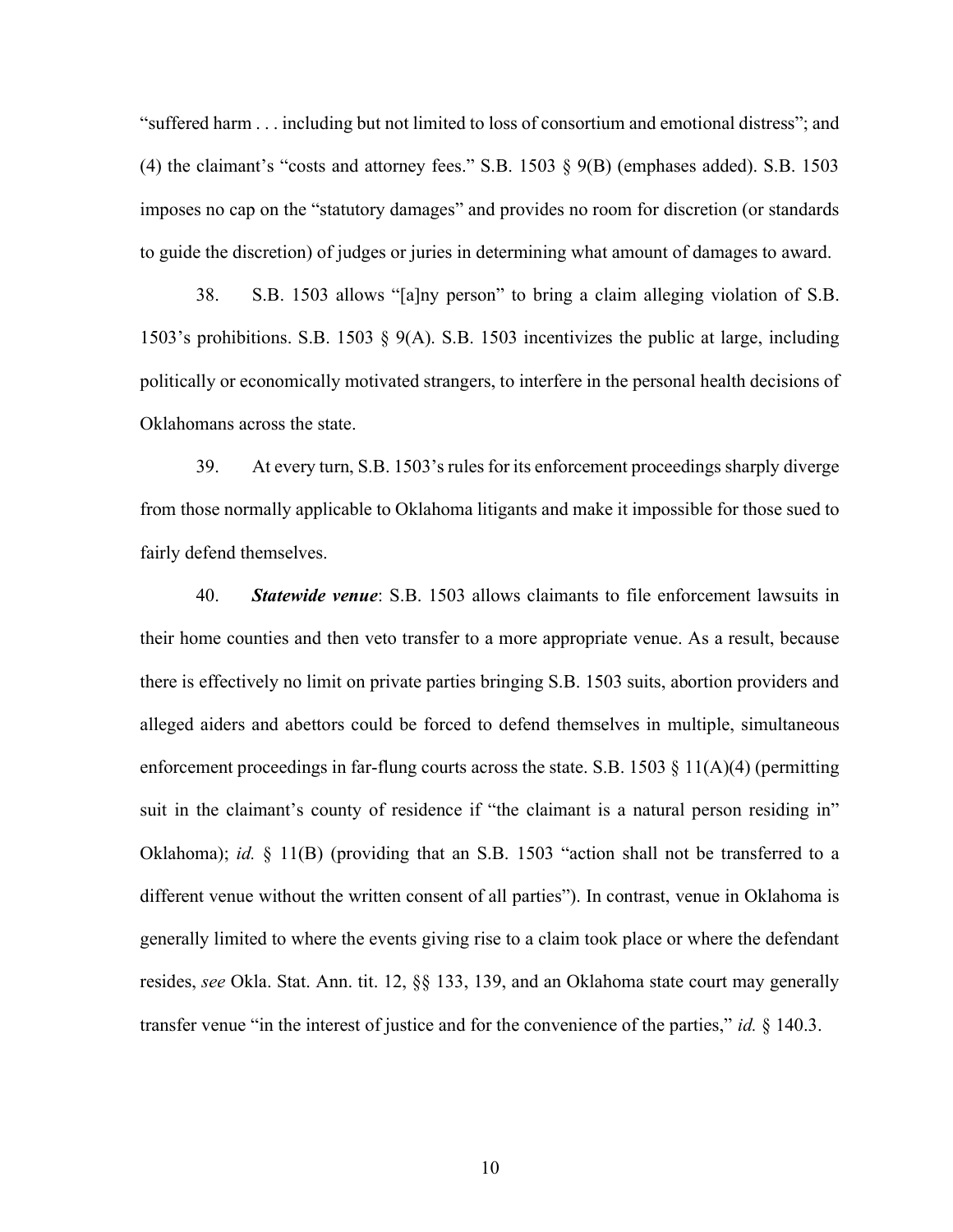41. **Draconian fee-shifting in favor of S.B. 1503 claimants**: S.B. 1503 provides that, in enforcement proceedings, anyone who brings an S.B. 1503 claim and prevails is entitled to recover costs and attorney's fees. S.B. 1503 § 9(B)(4). Meanwhile, abortion providers and other people sued under S.B. 1503 cannot be awarded costs or attorney's fees if they prevail, no matter how many times they are sued or the number of courts in which they must defend themselves, irrespective of whether the claims against them on their face make out an S.B. 1503 violation, and irrespective of the fact that every S.B. 1503 claim is barred by binding federal law. *Id.* § 9(I).

42. Moreover, S.B. 1503 provides that plaintiffs challenging abortion restrictions who are seeking declaratory and injunctive relief can be forced to pay defendants' attorney's fees unless they prevail on every single claim covered by S.B. 1503's fee-shifting provision. S.B. 1503 § 13(A)-(B). If the Court dismisses a claim, regardless of the reason, or enters judgment in defendants' favor on that claim, the party defending the abortion restriction is deemed to have "prevail[ed]." *Id.* § 13(B).

43. What is more, this "prevailing party" could then seek fees not only against the plaintiffs, but also against their attorneys and any corresponding law firms. S.B. 1503  $\S$  13(A). The clear purpose of this statute is to make it difficult for abortion providers and others challenging S.B. 1503 (or sued under it) to identify counsel willing to risk extreme financial penalties.

44. Elimination of defenses: S.B. 1503 purports to bar people who are sued under the Act from raising seven defenses, including that they believed the law was unconstitutional or that the patient consented to the abortion. S.B. 1503  $\S$  9(E). S.B. 1503 also states that people who are sued may not rely on non-mutual issue or claim preclusion or rely as a defense on any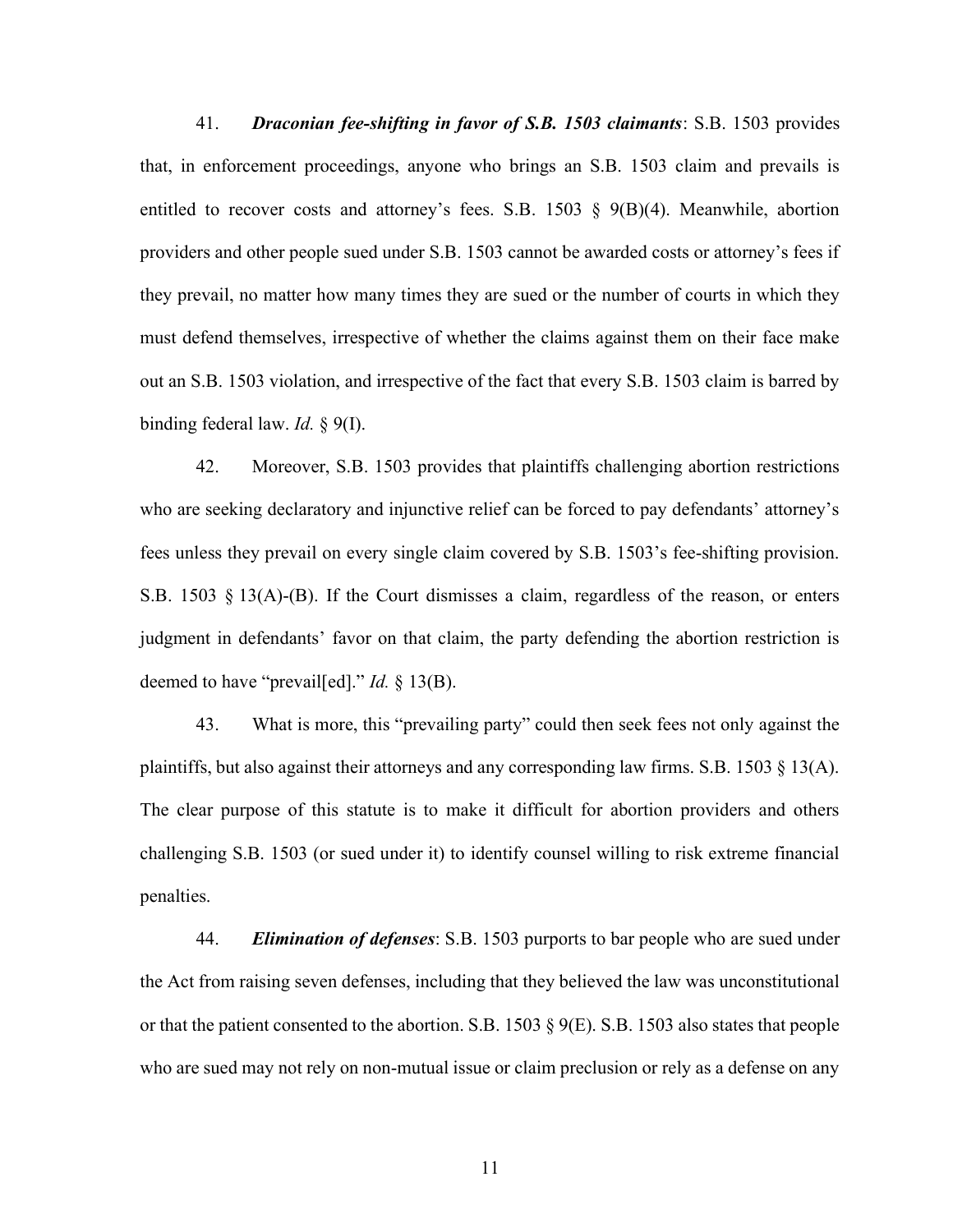other "state or federal court decision that is not binding on the court in which the action" was brought. Id. The clear import of these provisions is to cast a pall on constitutionally protected activity, to force abortion providers and others who assist abortion patients to defend themselves over and over again, and to hamstring that defense. Further, S.B. 1503  $\S$  9(J) purports to eliminate for those sued under the Act the protections of the Oklahoma Religious Freedom Restoration Act and the Oklahoma Citizens Participation Act.

45. S.B. 1503 also purports to override binding federal law when applied in statecourt enforcement proceedings. As one example, S.B. 1503 directs Oklahoma judges to ignore judgments and injunctions issued by federal courts by telling Oklahoma courts to refuse to apply non-mutual collateral estoppel based on such judgments and by mandating that they ignore whether a federal injunction expressly permitted activity by an abortion provider or other person sued in S.B. 1503 proceedings. S.B. 1503  $\S$  9(E)(4)-(5).

46. Threat of retroactive liability: S.B. 1503 also threatens potential defendants with retroactive liability under a 6-year statute of limitations. S.B. 1503  $\S$  9(D). It expressly states that defendants may not rely for their defense on court decisions that are later overruled, "even if that court decision had not been overruled when the defendant engaged in conduct" challenged under S.B. 1503. Id. §  $9(E)(3)$  (emphasis added). S.B. 1503 further eliminates as a defense to its punitive attorney's fee provision the fact that "[t]he court in the underlying action held that any provisions of this section are invalid, unconstitutional, or preempted by federal law, notwithstanding the doctrines of issue or claim preclusion." Id.  $\S$  13(D)(3).

47. Purported jurisdiction stripping for declaratory and injunctive relief: S.B. 1503 also claims to bar state courts from hearing any claims for declaratory or injunctive relief against S.B. 1503. This jurisdiction-stripping provision purports to categorically prohibit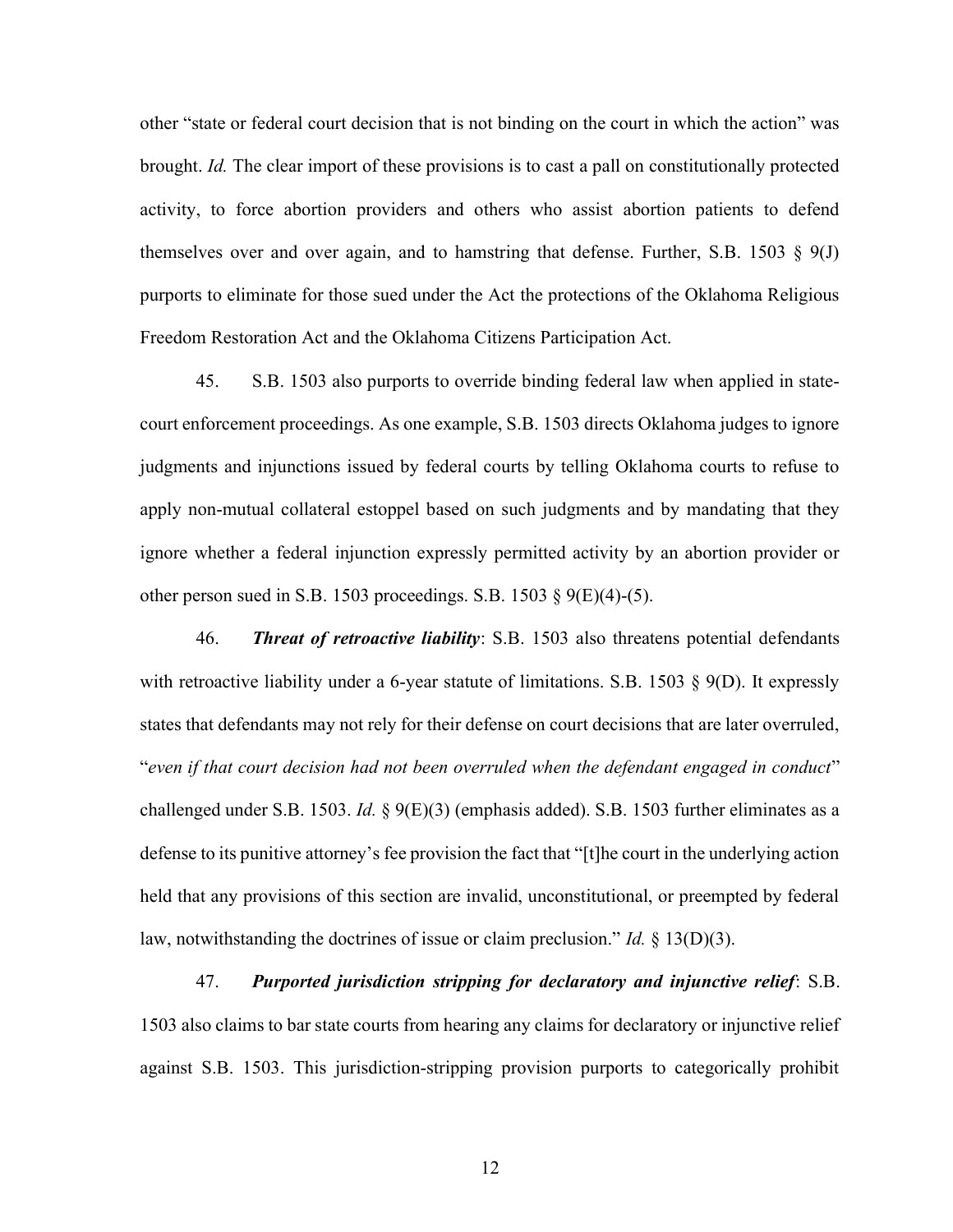Oklahoma courts from considering any "action, claim, or counterclaim that seeks declaratory or injunctive relief to prevent" enforcement of the Act, and as against "this state, a political subdivision, any officer or employee of the state or a political subdivision, or any person." S.B. 1503 § 12(D). Therefore, not only would this provision eliminate any opportunity to seek preenforcement review of S.B. 1503 as permitted by the Oklahoma Uniform Declaratory Judgment Act, but it also would bar counterclaims for declaratory or injunctive relief in an S.B. 1503 suit itself.

48. Purported unfettered sovereign immunity: In addition to stripping Oklahoma courts of the ability to issue declaratory or injunctive relief as to any defendant, whether public or private, S.B. 1503 also purports to immunize from suit not only the State itself, but also all political subdivisions, each officer and employee of this state in "any type of legal or equitable action that challenges the validity of any provision or application of this act, on constitutional grounds or otherwise, or that seeks to prevent or enjoin the state, its political subdivisions, or any officer or employee of this state or a political subdivision from enforcing any provision or application of this act." S.B. 1503  $\S$  12(A). The obvious intent of these provisions is to deny potential S.B. 1503 defendants their day in court to challenge the flagrantly unconstitutional nature of the statutory regime.

#### V. Texas S.B. 8 Litigation

49. S.B. 1503 is an iteration of Texas S.B. 8, which for more than 7 months has prevented almost all abortions in Texas, but S.B. 1503 is even more extreme.

50. Like S.B. 8, S.B. 1503 is a 6-week ban on abortion enforced through private, civil lawsuits that can be brought by "any person," with no requirement to demonstrate injury, damages, or any connection to an abortion. S.B. 1503 § 9(A); Tex. Health & Safety Code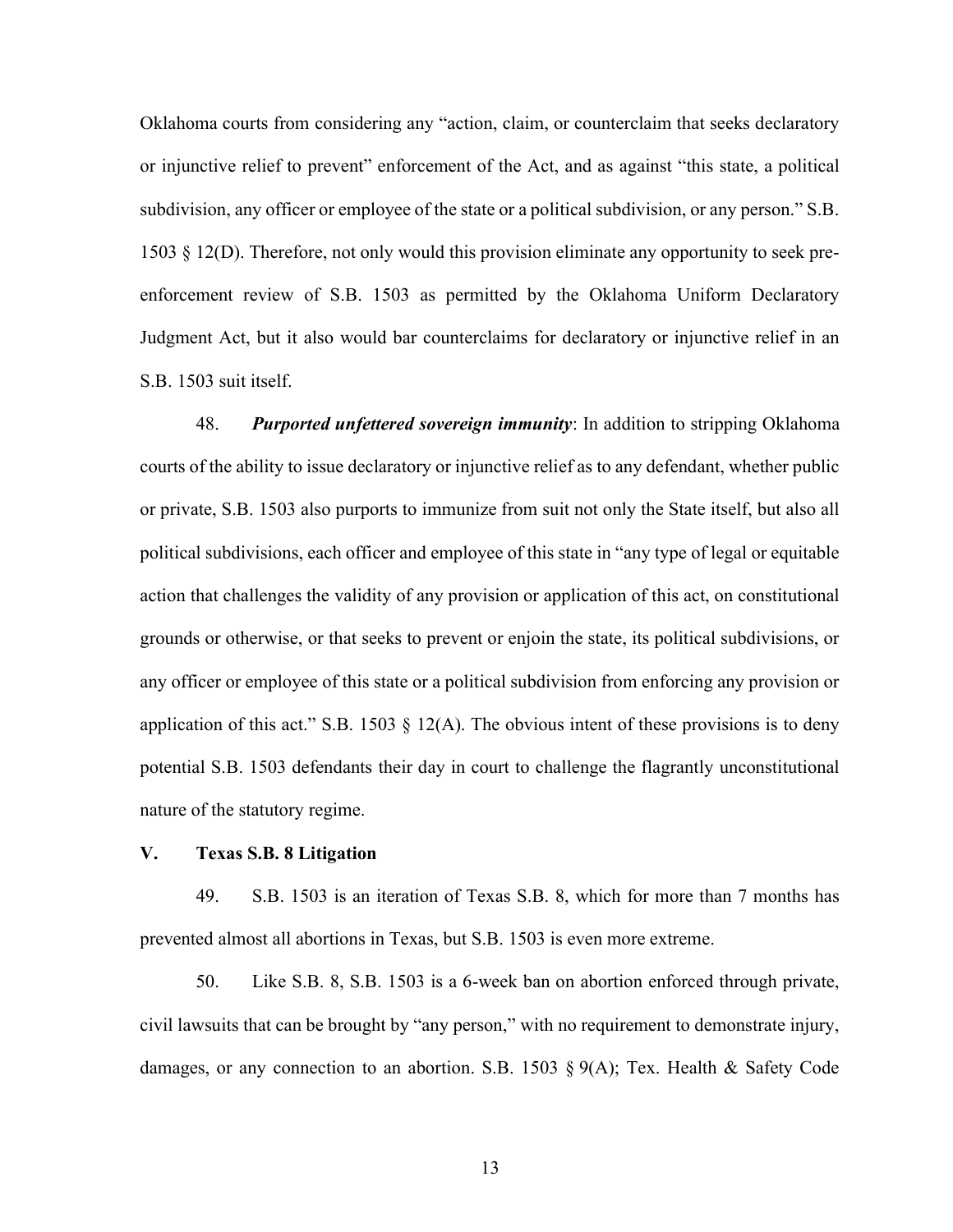§ 171.208(a). This was designed to insulate a blatantly unconstitutional 6-week ban from federal pre-enforcement review—a goal Texas achieved.<sup>4</sup> Indeed, the U.S. Supreme Court held that the state actors sued by Texas abortion providers in federal court were not proper defendants under the doctrine of Ex Parte Young, 209 U.S. 123 (1908), which provides a limited exception to the Eleventh Amendment for suits alleging that state actors are violating federal law. Whole Woman's Health v. Jackson, 142 S. Ct. 522, 532 (2021). The Whole Woman's Health opinion, therefore, hinged on Eleventh Amendment immunity for state actors sued in federal court, as well as Article III standing, neither of which are issues presented in this state court case.

51. Unlike S.B. 8, S.B. 1503 further purports to strip jurisdiction from the state courts to grant declaratory or injunctive relief to prevent enforcement of the Act or the filing of a civil enforcement suit, in either a defensive or offensive posture and as against any defendant. S.B. 1503 § 12(D). In short, S.B. 1503 is designed to foreclose both federal and state court proceedings regarding its ultimate constitutionality.

52. Abortion providers in Oklahoma have already seen the devastating effects of Texas S.B. 8 in treating Texas patients seeking care out of state. Texas patients have been

<sup>&</sup>lt;sup>4</sup> Although federal pre-enforcement review has been foreclosed, Planned Parenthood entities and one of their providers have filed suit in Texas state court seeking declaratory and injunctive relief against S.B. 8 under the Texas Constitution. See Pls.' Orig. Pet. & Req. for Declaratory J. & Appl. for TRO &/or Anti-Suit Inj., Planned Parenthood of Greater Tex. Surgical Health Servs. v. Tex. Right to Life, No. D-1-GN-21-004632 (Tex. Dist. Ct. Sept. 2, 2021). That case has been transferred to a multidistrict litigation court along with a number of other cases seeking declaratory judgments that S.B. 8 is unconstitutional, and the multidistrict litigation court has found that S.B. 8 is unconstitutional as a violation of Texas's constitutional separation of powers and due process protections. Order Declaring Certain Civil Procedures Unconstitutional & Issuing Declaratory J., Van Stean v. Tex. Right to Life, No. D-1-GN-21-004179, slip. op. at 47 (Tex. Dist. Ct. Dec. 9, 2021), appeal filed, No. 03-21-00650- CV (Tex. App. Dec. 9, 2021). The case in the district court is currently stayed pending resolution of the private would-be enforcer defendants' motion to dismiss under the Texas Citizens Participation Act. Br. of the Planned Parenthood Plaintiffs-Appellees, at xiv, Tex. Right to Life v. Van Stean, No. 03-21-00650-CV, 2022 WL 672468, at \*xiv (Tex. App. Feb. 28, 2022).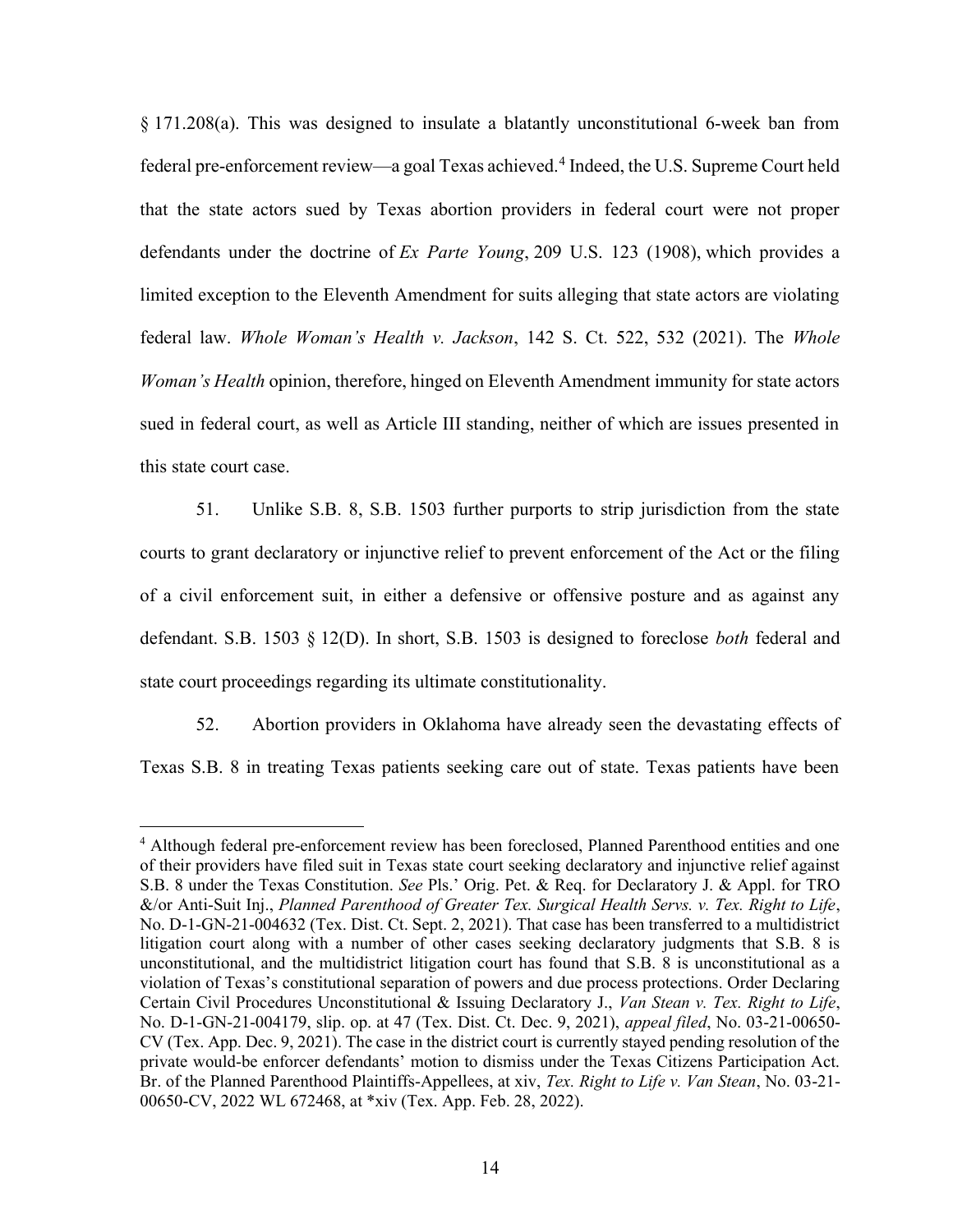blocked from accessing abortions in their state, and not all patients are able to travel out of state to seek abortions. Even those who are able to travel are often delayed in accessing care, given the increased demand on out-of-state providers, and that delay can increase the complexity of their abortions and may subject patients to increased medical risks. S.B. 1503 is even more radical than S.B. 8 and, with its immediate effective date, threatens imminent harm throughout the state and the region.

# VI. Irreparable Harm

#### A. Impact on Abortion Patients

53. S.B. 1503 restricts the ability of Oklahomans to access constitutionally protected abortion care.

54. For those able to scrape together the necessary funds, S.B. 1503 will force them to travel out of state to access abortion care. Others will attempt to self-manage their own abortions without medical supervision. And many Oklahomans will have no choice but to continue their pregnancies against their will.

55. Being forced to continue a pregnancy against one's will jeopardizes a person's physical, mental, and emotional health, as well as the stability and well-being of their family, including existing children.

56. Even for someone who is otherwise healthy and has an uncomplicated pregnancy, being forced to carry that pregnancy to term and give birth poses serious medical risks with both short- and long-term consequences for the patient's physical health and mental and emotional well-being. For someone with a medical condition caused or exacerbated by pregnancy, these risks are increased.

57. For people experiencing intimate partner violence, forced pregnancy also often exacerbates the risk of violence and further tethers the pregnant person to their abuser.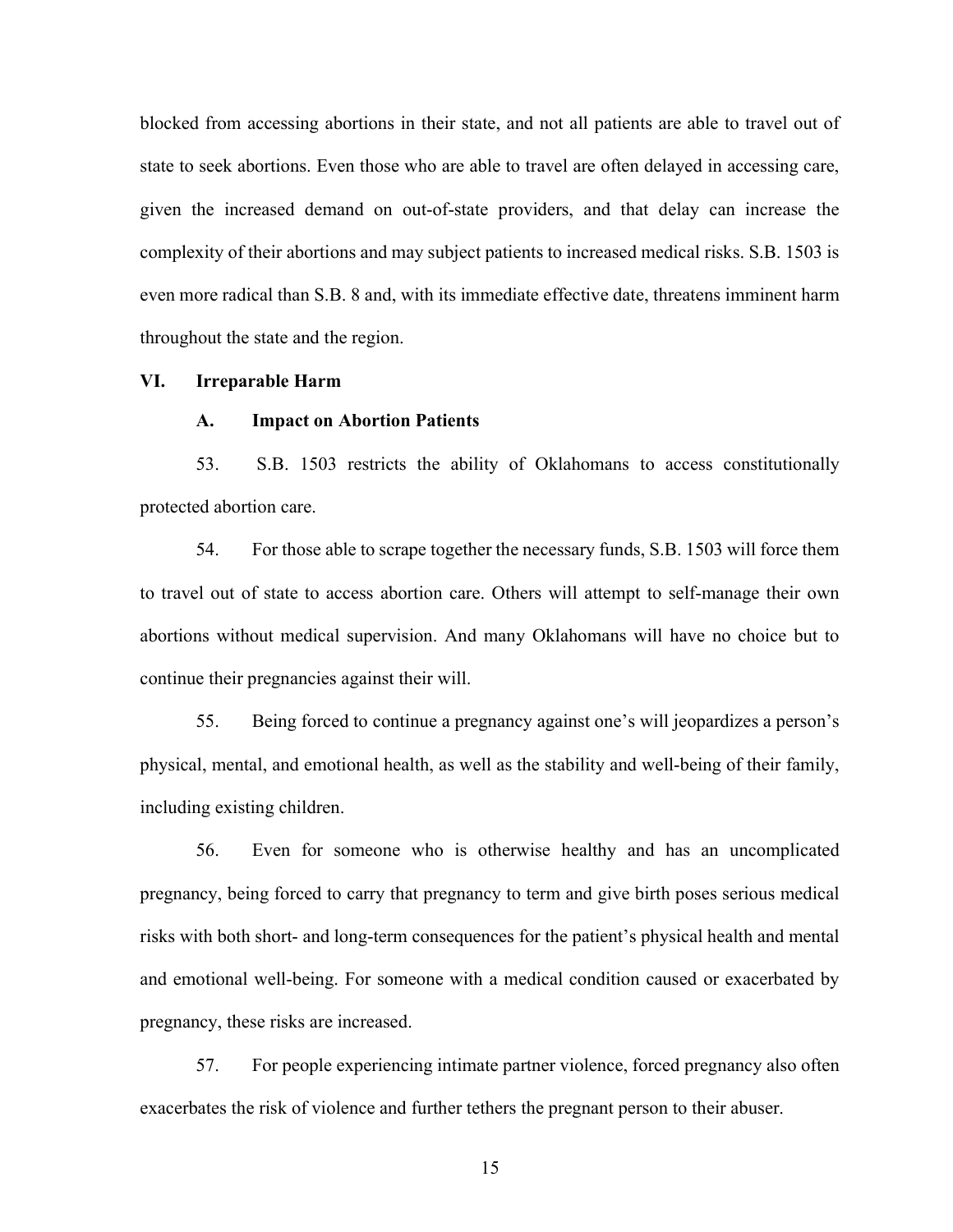58. In addition, forced pregnancy will add to the anguish of patients and their families who receive fetal diagnoses that are incompatible with sustained life after birth forcing patients to carry doomed pregnancies for months and suffer the physical and emotional pains of labor and delivery, knowing all the while that their child will not survive.

59. S.B. 1503 is particularly devastating for Oklahomans of color, particularly Black and Indigenous populations, as well as for Oklahomans with low incomes and those living in rural areas—communities that already face heightened barriers to medical care.

60. Low-income populations and people of color seek abortions at a higher rate than wealthier and white populations (both in Oklahoma and nationally) due to inadequate access to contraceptive care, income inequity, and other facets of structural racism. These communities will thus necessarily bear an outsized share of S.B. 1503's burdens.

61. Black and Indigenous Oklahomans will also disproportionately suffer the gravest consequences of forced pregnancy if litigations enforcing S.B. 1503 are allowed to proceed in light of the significantly higher rates of maternal mortality in their communities. Oklahoma "persistently ranks among the states with the worst rates" of maternal deaths in the United States, and maternal deaths in Oklahoma have "increased in recent years."<sup>5</sup> Specifically, Black women in Oklahoma are currently over one-and-a-half times more likely to die of complications related to birth or pregnancy than white women.  $6$  From 2004 to 2018, Black women in Oklahoma were two-and-a-half times more likely to die of complications related to birth or pregnancy than white women, a statistic the Oklahoma Maternal Mortality

<sup>&</sup>lt;sup>5</sup> Okla. State Dep't of Health, Okla. Maternal Mortality Rev. Comm., Oklahoma Maternal Health, Morbidity and Mortality: Annual Report 2021, at 5-6 (2021), https://oklahoma.gov/content/dam/ok/en/health/health2/aem-documents/family-health/maternal-andchild-health/maternal-mortality/maternal-morbidity-mortality-annual-report-2021.pdf

 $^6$  Id. at 8.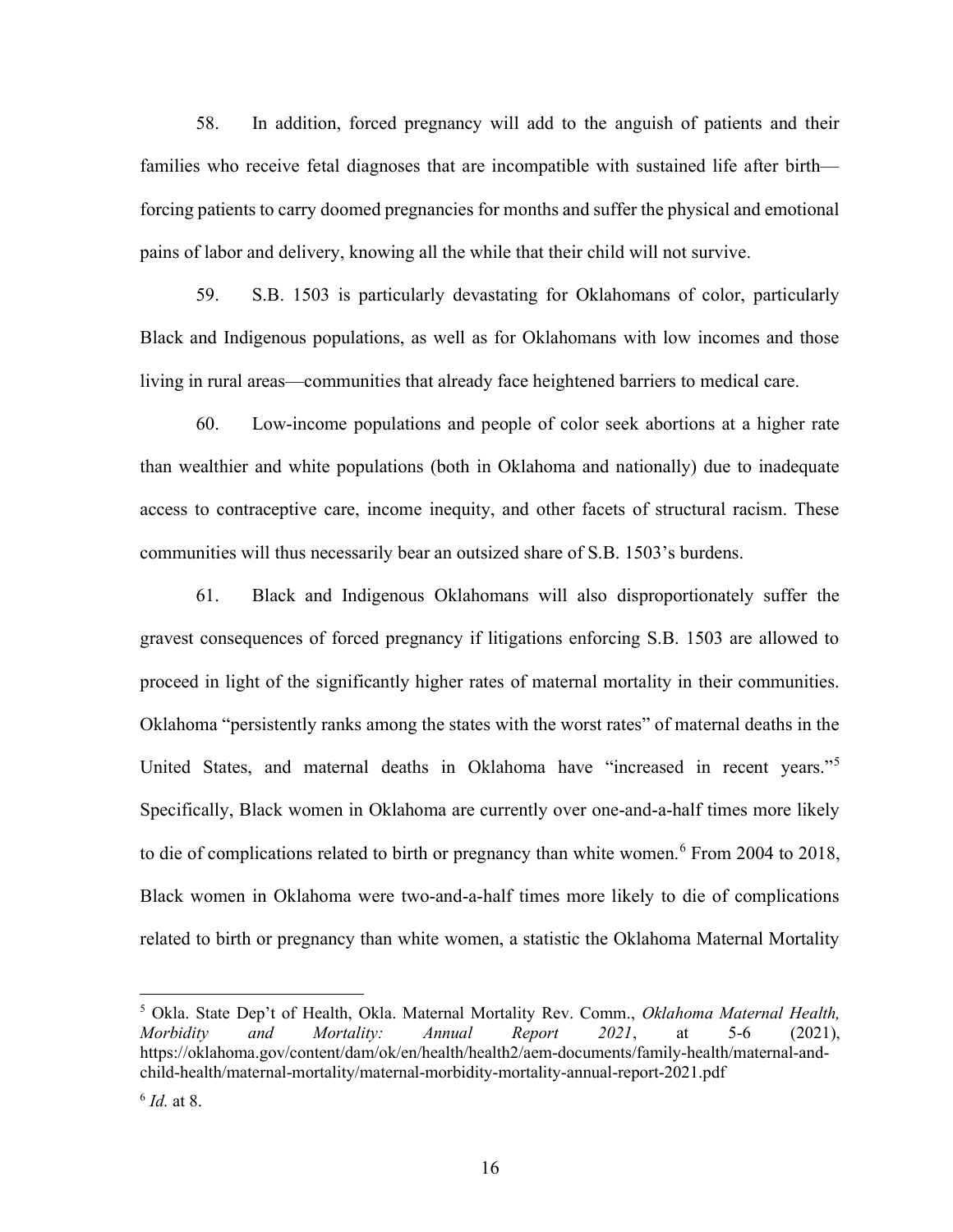Review Committee called an "alarming disparity."<sup>7</sup> Indigenous women in Oklahoma have also faced increased rates of maternal mortality over the years and at times were more than oneand-a-half times more likely to die than white women during the same time period.<sup>8</sup> Moreover, "[f]or every woman who dies, about 70 experience potentially fatal complications" related to birth or pregnancy, according to data obtained from the Oklahoma State Department of Health. $9$ 

62. Those who attempt to travel out of state to access care will have to pay for and arrange transportation, childcare, and time off work. Because the majority of abortion patients are poor or have low incomes, these financial and other costs may be insurmountable or require them to forgo other basic needs for themselves and their existing families.

63. Even those able to amass funds and make arrangements to travel outside Oklahoma for care will be delayed in obtaining an abortion. While abortion is very safe at all stages, the complexity increases as pregnancy advances. Moreover, the cost of an abortion generally increases with gestational age.

64. Additionally, by targeting individuals who provide financial, practical, or emotional support for abortion access, S.B. 1503 is decimating the support system on which Oklahomans with low incomes rely to access abortion. By imposing aiding-and-abetting liability "regardless of whether the person knew or should have known that the abortion would

<sup>&</sup>lt;sup>7</sup> Okla. State Dep't of Health, Okla. Maternal Mortality Rev. Comm., *Maternal Mortality in Oklahoma* 2004-2018, at 4 (2020), https://oklahoma.gov/content/dam/ok/en/health/health2/aemdocuments/family-health/maternal-and-child-health/maternal-mortality/annual-mmrc-report.pdf.  $8$  Id.

<sup>&</sup>lt;sup>9</sup> Kassie McClung, Most of Oklahoma's Maternal Deaths Preventable, State Review Finds, The Frontier (Aug. 10, 2020), http:www.readfrontier.org/stories/mostof-oklahomas-maternal-deathspreventable-state-review-finds.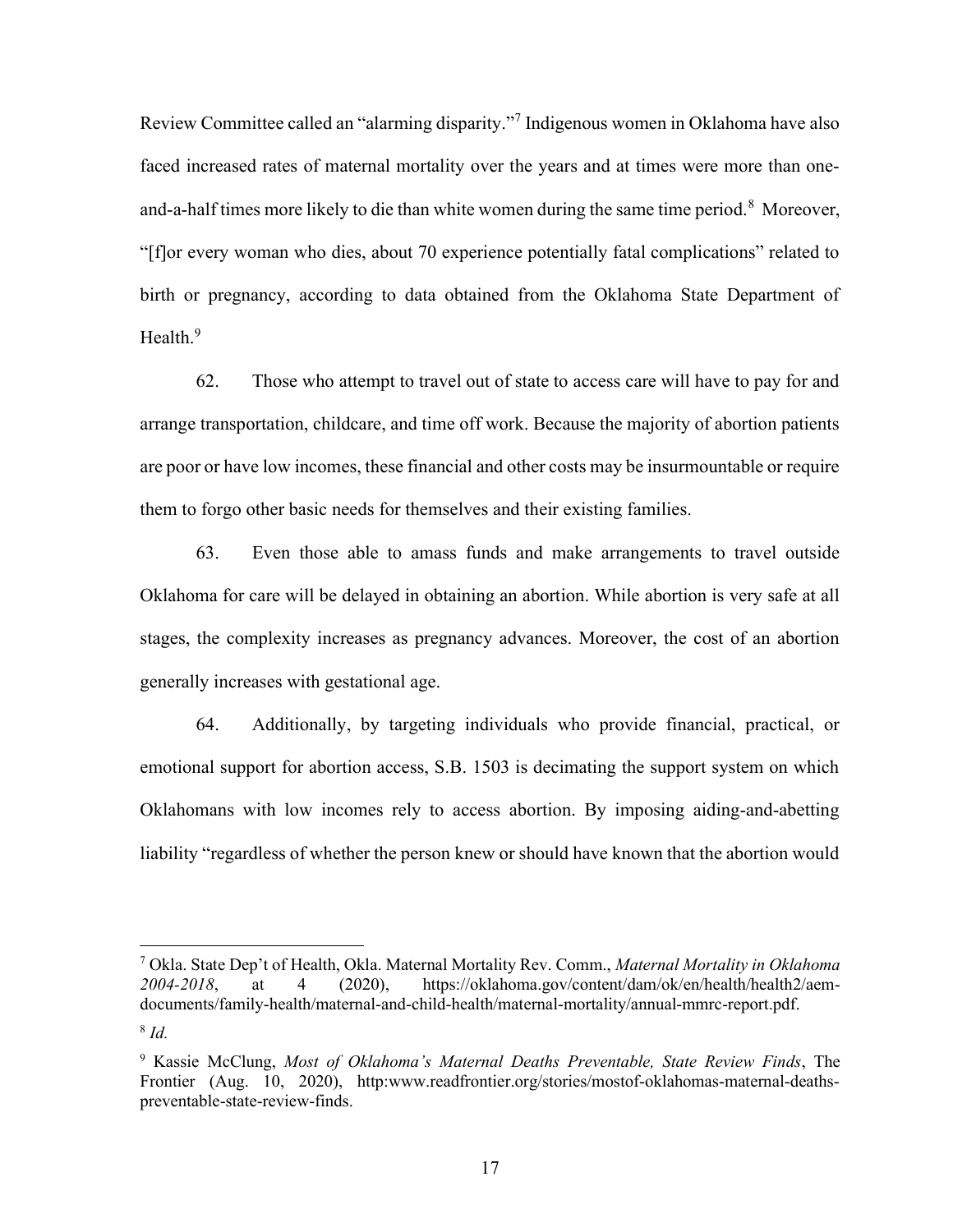be performed or induced in violation" of S.B. 1503, *id.* §  $9(A)(2)$ , the Act chills support even for those abortions that remain permissible under S.B. 1503.

65. Abortion access in Oklahoma has already been strained by the devastating impact of S.B. 8 in Texas, which has caused many Texans who would ordinarily be able to seek care in their home state to try to obtain that care in Oklahoma instead. If providers in Oklahoma are also forced to start turning away patients after the earliest stages of pregnancy, this domino effect will continue, as patients who are able to travel to try to access abortion will be forced to travel farther and farther to find a provider, and as providers in neighboring states will struggle to find ways to meet patients' desperate need for care.

### B. Impact on Petitioners and Their Physicians and Staff

66. S.B. 1503 will force Petitioners to stop providing abortions and engaging in activities that assist with abortion provision after 6 weeks of pregnancy.

67. But even full compliance with S.B. 1503 does not protect Petitioners from frivolous and harassing S.B. 1503 suits, a possibility all the more likely given the bounty offered by S.B. 1503 and its one-sided enforcement scheme.

68. If S.B. 1503 goes into effect, Petitioners may lose or lay off staff in light of the reduced services.

69. In addition to these harms, S.B. 1503's fee-shifting provisions will penalize and deter challenges to S.B. 1503 in any enforcement proceedings that are brought, thus burdening the Petitioners' right to petition the courts and to speak freely and exposing them to potentially ruinous liability for attorney's fees and costs because they attempt to vindicate their own and others' constitutional rights through public-interest litigation.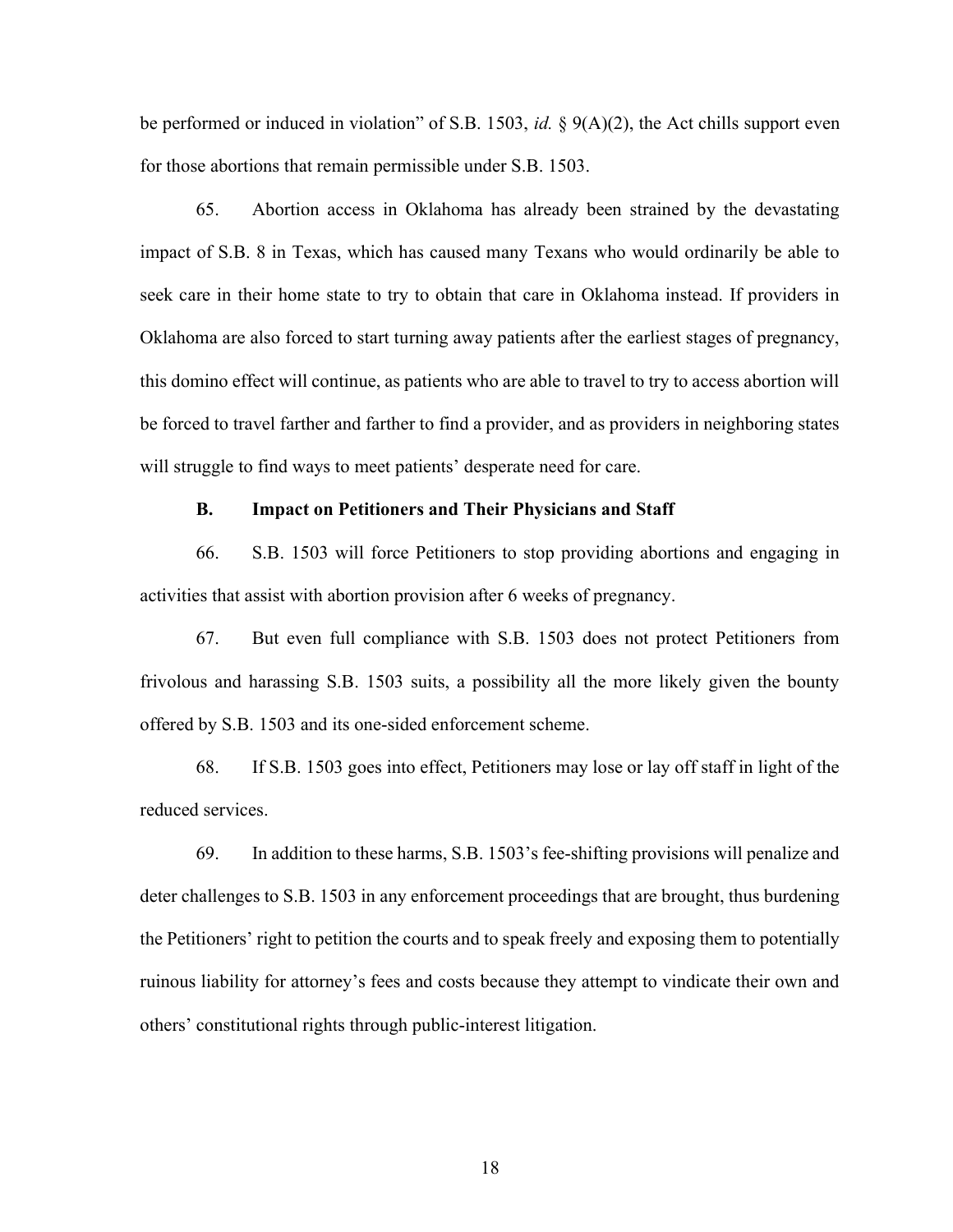70. In sum, Petitioners may be forced to stop providing abortions starting at approximately 6 weeks in pregnancy. They and their staff will suffer profound harm to their property, business, reputations, and a deprivation of their own constitutional rights. And their patients will be denied access to constitutionally protected healthcare, and will continue to be irreparably injured, unless this Court intervenes.

#### JURISDICTION AND VENUE

71. Petitioners include citizens of the State of Oklahoma.

72. Jurisdiction and venue are both proper in this court pursuant to this Court's jurisdiction conferred in Okla. Const. art. VII, § 1.

# CAUSES OF ACTION

# First Cause of Action (Substantive Due Process)

73. Petitioners reallege and incorporate by reference the allegations contained in paragraphs 1 through 72.

74. S.B. 1503's prohibition violates the fundamental right to choose to terminate a pregnancy and to bodily integrity in violation of Okla. Const. art. II, § 7.

# Second Cause of Action (Substantive Due Process - Violation of the Right to Health)

75. Petitioners reallege and incorporate by reference the allegations contained in paragraphs 1 through 72.

76. S.B. 1503's prohibition violates the right to health in violation of Okla. Const. art. II, § 7.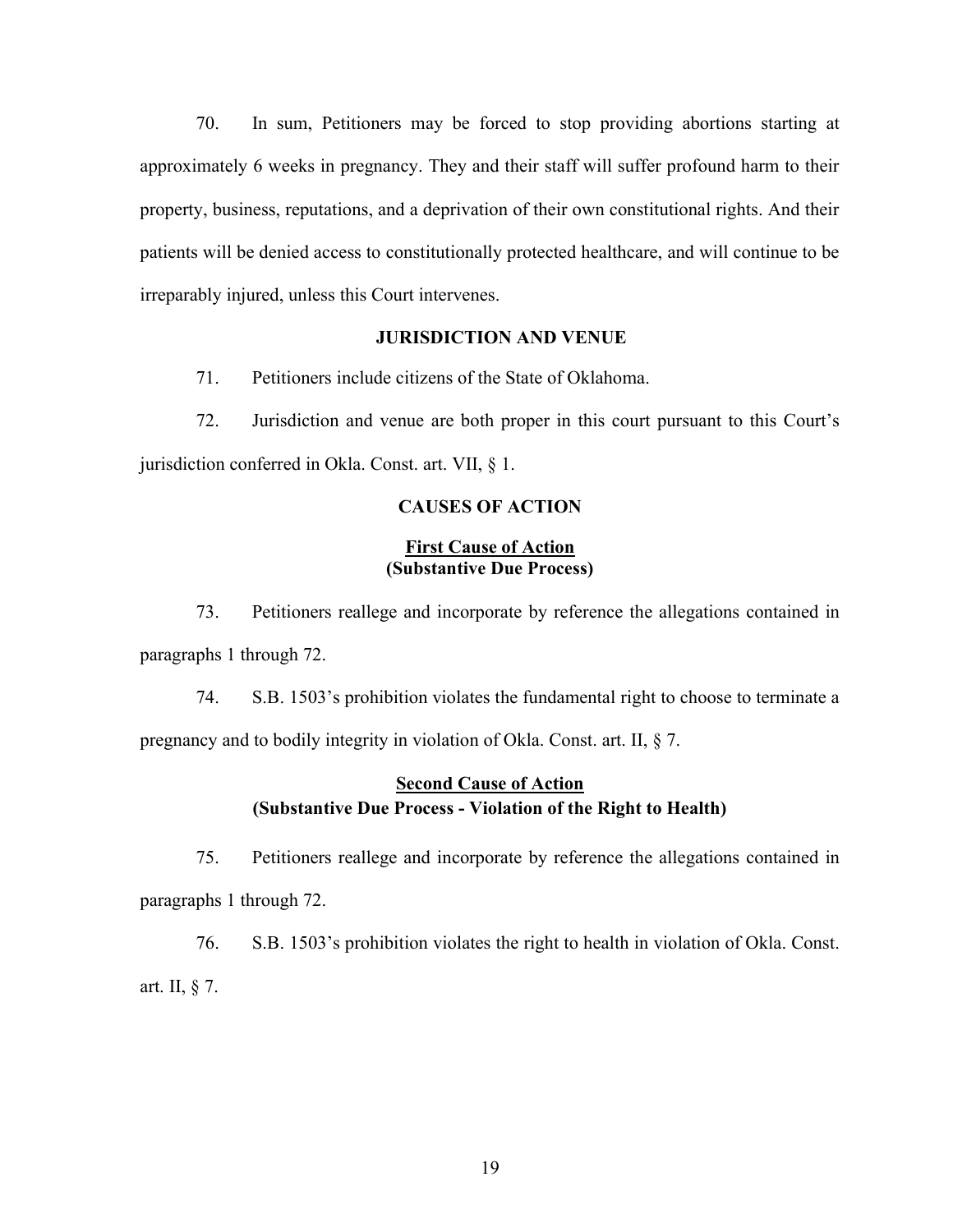# Third Cause of Action (Equal Protection)

77. Petitioners reallege and incorporate by reference the allegations contained in paragraphs 1 through 72.

78. S.B. 1503's prohibition violates the guarantee of equal protection of the laws contained in Okla. Const. art. II, § 7.

# Fourth Cause of Action (Open Courts)

79. Petitioners reallege and incorporate by reference the allegations contained in paragraphs 1 through 72.

80. S.B. 1503 violates Petitioners' rights under Okla. Const. art. II, § 6 to seek relief from Oklahoma courts by purporting to categorically prohibit Oklahoma courts from considering any "action, claim, or counterclaim that seeks declaratory or injunctive relief to prevent" enforcement of the Act. S.B. 1503 § 12(D).

81. S.B. 1503 also violates Petitioners' rights under Okla. Const. art. II, § 6 by purporting to shield from suit—including suits for declaratory and injunctive relief—the State, all its subdivisions, and all employees or officers of the State and its subdivisions.

82. S.B. 1503's harsh penalties, coupled with the fee-shifting provisions serve to stifle any defense of those sued under the Act. As a result, S.B. 1503 penalizes use of Oklahoma courts for the redress of grievances, in violation of Okla. Const. art. II, § 6.

83. S.B. 1503's imposition of joint and several liability for attorney's fees on litigants and attorneys or firms that challenge abortion restrictions further violates Petitioners' rights under Okla. Const. art II, § 6 by stifling their representation in public interest litigation.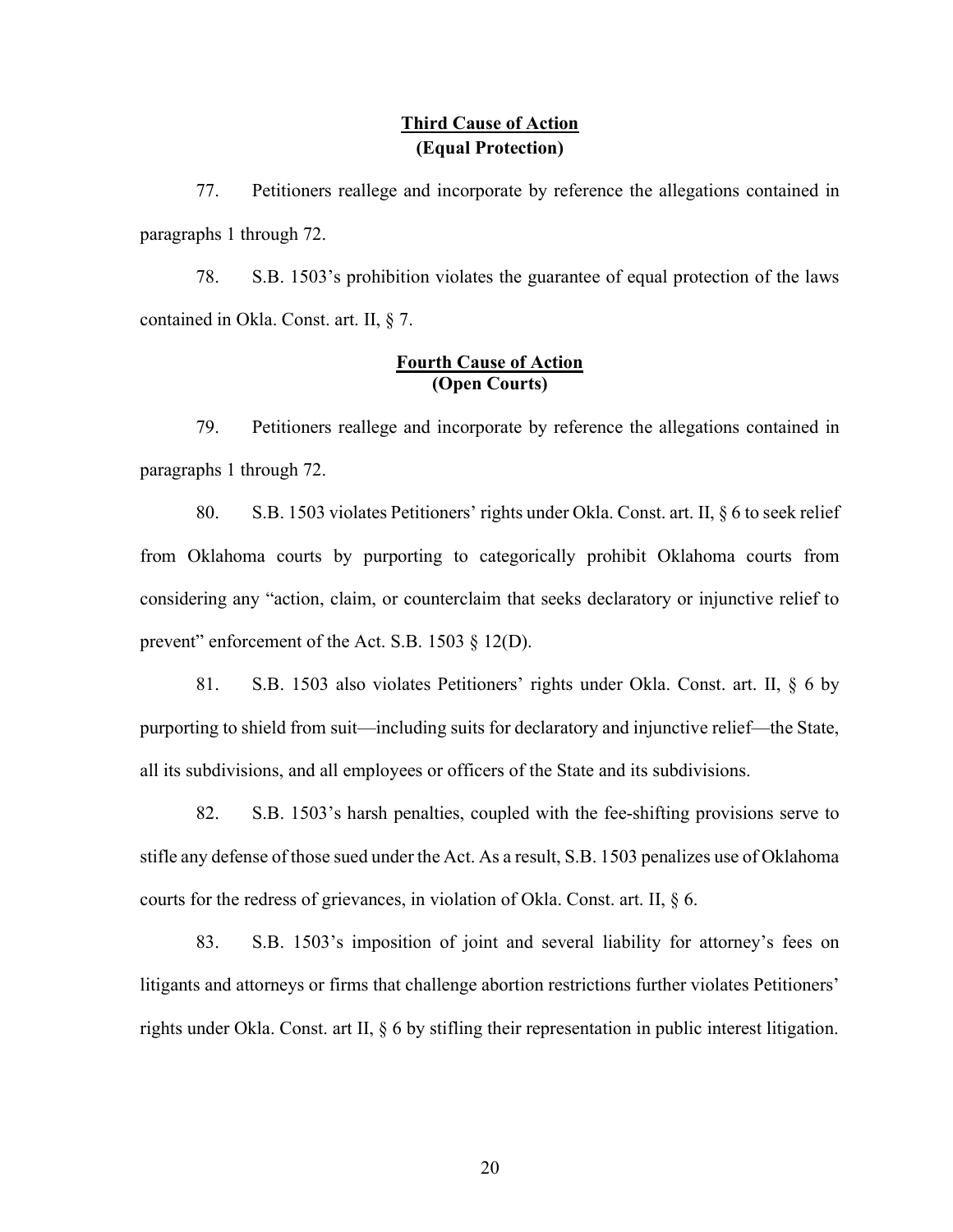84. Further, S.B. 1503's immediate effective date has forced Petitioners to bring a challenge on extremely short notice.

# Fifth Cause of Action (Unlawful Delegation of Police Power)

85. Petitioners reallege and incorporate by reference the allegations contained in paragraphs 1 through 72.

86. "[T]he state's police power is inalienable" and cannot be given to private individuals to enforce as they choose. Tenneco Oil Co. v. El Paso Nat. Gas Co., 1984 OK 52, 687 P.3d 1049, 1059 n.14. S.B. 1503 improperly delegates the State's police power to private citizens in violation of the Oklahoma Constitution.

# Sixth Cause of Action (Special Law)

87. Petitioners reallege and incorporate by reference the allegations contained in paragraphs 1 through 72.

88. S.B. 1503 creates an unconstitutional special law relating to a topic on which Okla. Const. art. V, § 46 categorically prohibits special laws.

89. S.B. 1503 further violates Okla. Const. art. V, § 59 and creates a special law where general laws could be made applicable by, among other things, establishing onerous and unique procedural requirements applicable only to S.B. 1503 enforcement proceedings.

### Seventh Cause of Action (Void for Vagueness)

90. Petitioners reallege and incorporate by reference the allegations contained in paragraphs 1 through 72.

91. S.B. 1503 fails to adequately inform regulated parties and those charged with the law's enforcement of what conduct is prohibited and/or leads to penalties. S.B. 1503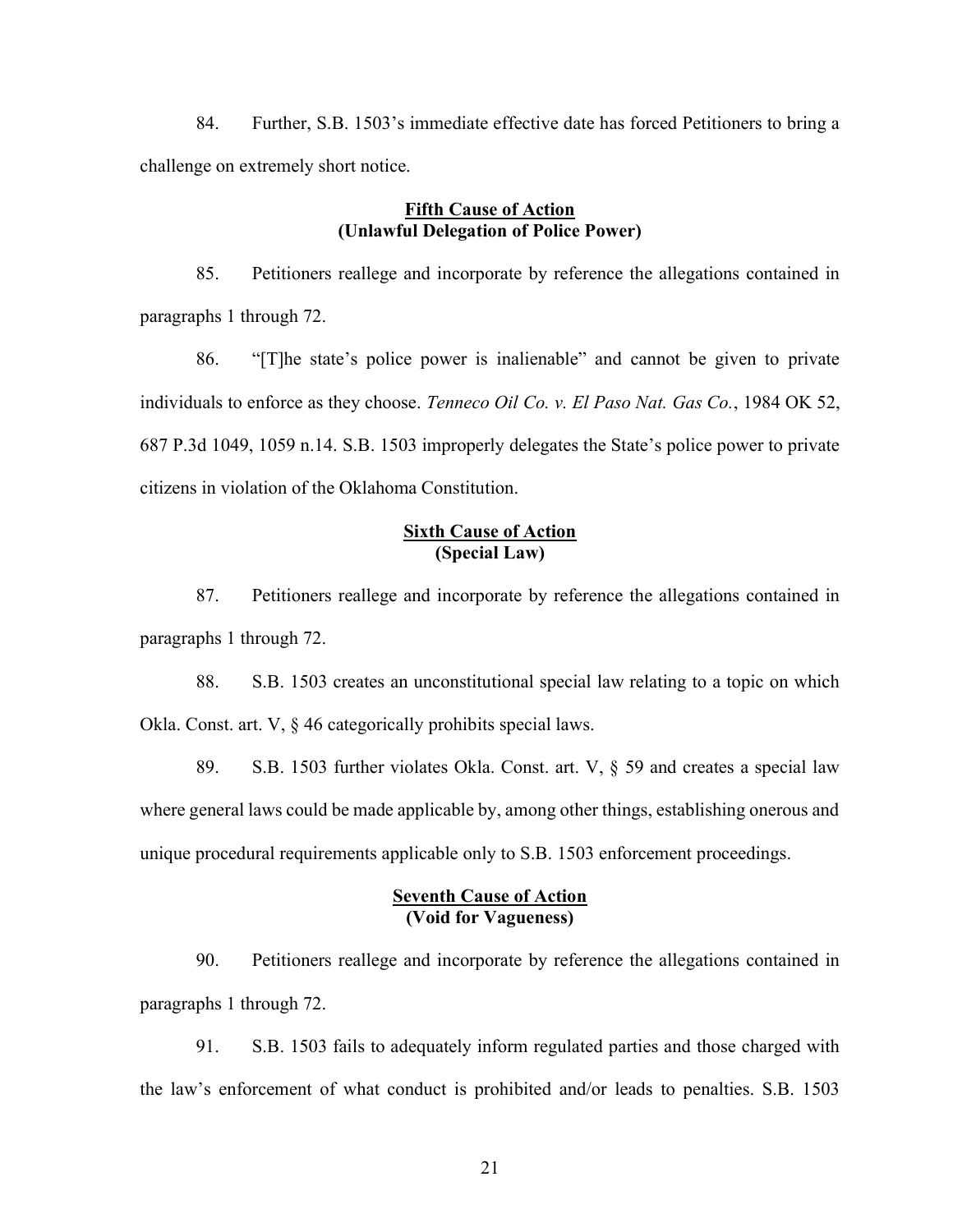deprives Petitioners of notice as to what actions violate the law by prohibiting S.B. 1503 defendants from relying on precedent or court decisions in place at the time that they engage in conduct prohibited by S.B. 1503. Specifically, with regard to alleged "aiders and abettors," S.B. 1503's aiding-and-abetting liability may attach "regardless of whether [a] person knew or should have known that the abortion" they aided "would be performed or induced in violation" of the 6-week ban. S.B. 1503 § 9(A)(2). Such uncertainty and vagueness violates Okla. Const. art. II, § 7.

# Eighth Cause of Action (Ex Post Facto Law)

92. Petitioners reallege and incorporate by reference the allegations contained in paragraphs 1 through 72.

93. S.B. 1503 eliminates defenses to liability in S.B. 1503 § 9, including that defendants may not rely for their defense on court decisions that are later overruled, "even if that court decision had not been overruled when the defendant engaged in conduct" challenged under S.B. 1503. S.B. 1503 § 3(E)(3). Retroactive statutes such as S.B. 1503 violate Okla. Const. art. II, § 15.

# Ninth Cause of Action (Freedom of Speech)

94. Petitioners reallege and incorporate by reference the allegations contained in paragraphs 1 through 72.

95. S.B. 1503's broad prohibition on activity that "aids or abets" a prohibited abortion, and on an intent to engage in such activity even without corresponding action, burdens Petitioners' speech and expressive conduct, in violation of Okla. Const. art. II, § 22.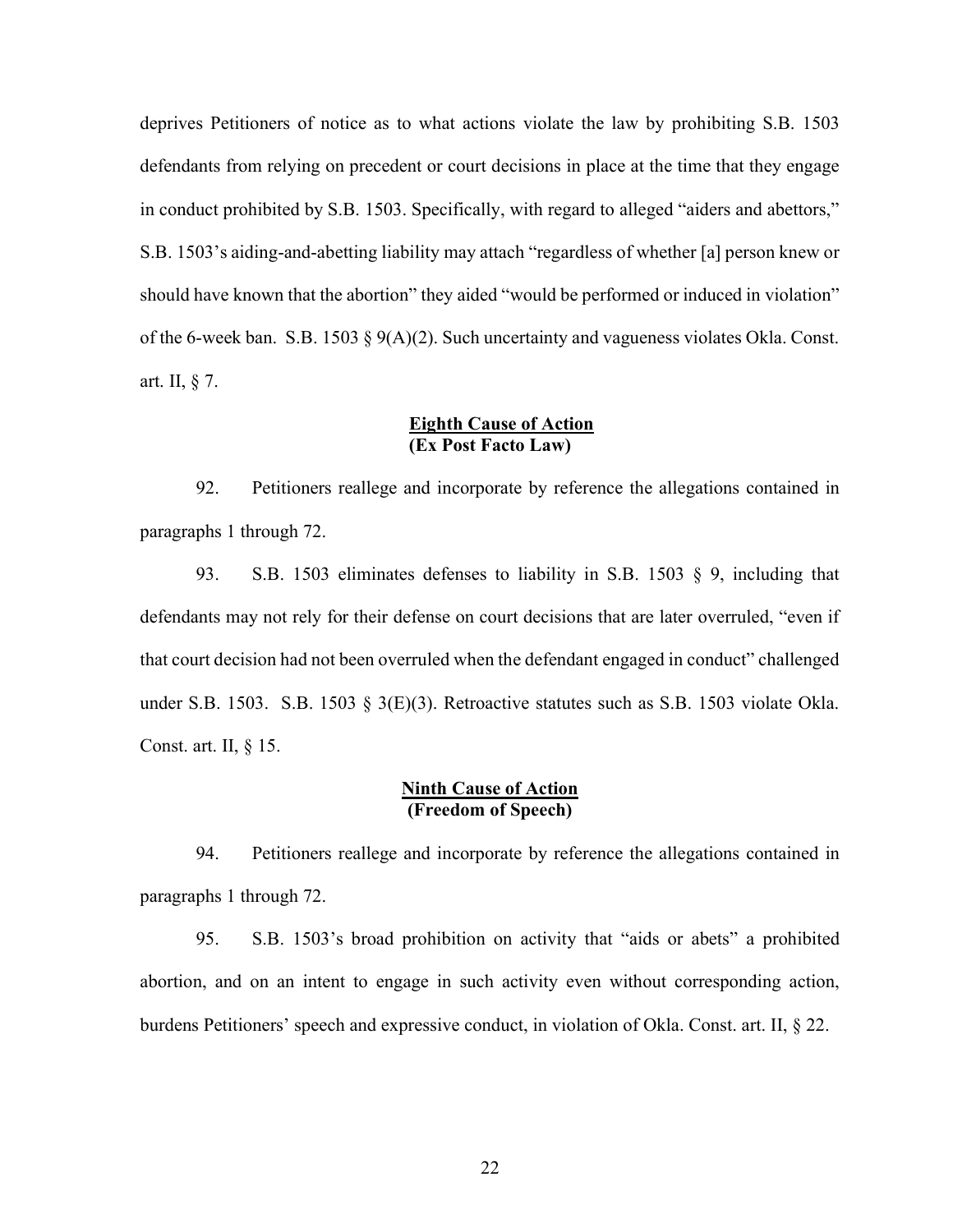96. S.B. 1503 further restricts speech by assigning "joint and several" liability to those who challenge abortion restrictions but do not prevail on every claim. S.B. 1503's feeshifting provisions are thus viewpoint- and content-based restrictions on abortion-related activity and have the effect of chilling those who might litigate against abortion restrictions.

## Tenth Cause of Action (Unreasonable Access to Patient Medical Records)

97. Petitioners reallege and incorporate by reference the allegations contained in paragraphs 1 through 72.

98. The Oklahoma Constitution protects the right "of individuals, groups, or institutions to determine for themselves when, how, and to what extent information about them is communicated to others." Alva State Bank & Tr. Co. v. Dayton, 1988 OK 44, 755 P.2d 635, 639 (Kauger, J. specially concurring). That is, "[t]he guarantee of security found in [Okla. Const.] art. 2, § 30 of the right of the people to be secure in their papers encompasses the people's right to preserve confidentiality in their personal papers. This security, which must be strictly construed, is a fundamental, constitutional right applicable to both civil and criminal actions." Id.

99. S.B. 1503 violates this right by granting to S.B. 1503 claimants an entitlement to put at issue in litigation Petitioners' patients' private healthcare decisions, irrespective of their wishes or consent. In so doing, S.B. 1503 incentivizes the invasion of patient privacy by individuals with no connection to the patient. It also intrudes on the right to privacy held by patients who become pregnant from sexual assault or incest by putting private information about the circumstances of a patient's pregnancy at issue in litigation with respect to whether an S.B. 1503 claimant may recover under the statute.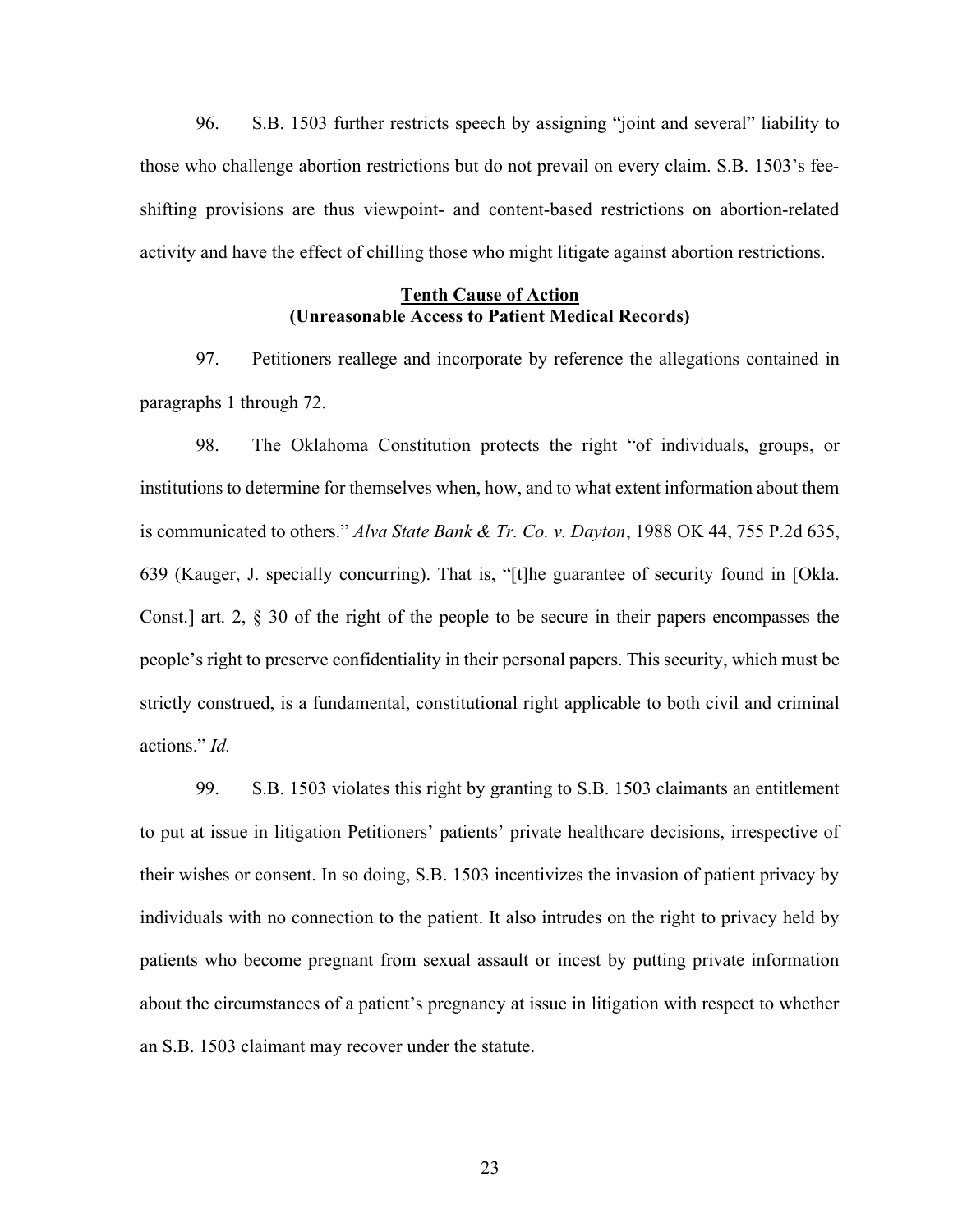### Eleventh Cause of Action (Declaratory Judgment - Unconstitutional and Void)

100. Petitioners reallege and incorporate by reference the allegations contained in paragraphs 1-72.

101. Because S.B. 1503 violates the Oklahoma Constitution, and a declaratory judgment would terminate the controversy giving rise to this proceeding, Petitioners request a declaration from this Court stating that S.B. 1503 is unconstitutional and void. Okla. Stat. Ann. tit. 12, § 1651.

# Twelfth Cause of Action (Temporary Injunction - Unconstitutional and Void)

102. Petitioners reallege and incorporate by reference the allegations contained in paragraphs 1-72.

103. Temporary injunctive relief is warranted because Petitioners, and those whose interests Petitioners represent, will suffer irreparable injury if S.B. 1503 is allowed to take effect.

# Thirteenth Cause of Action (Permanent Injunction - Unconstitutional and Void)

104. Petitioners reallege and incorporate by reference the allegations contained in paragraphs 1 through 72.

105. Because S.B. 1503 violates the Oklahoma Constitution, warranting a declaratory judgment stating that S.B. 1503 is unconstitutional and void, Respondents should be permanently enjoined from implementing it in any way, including by docketing lawsuits brought under S.B. 1503.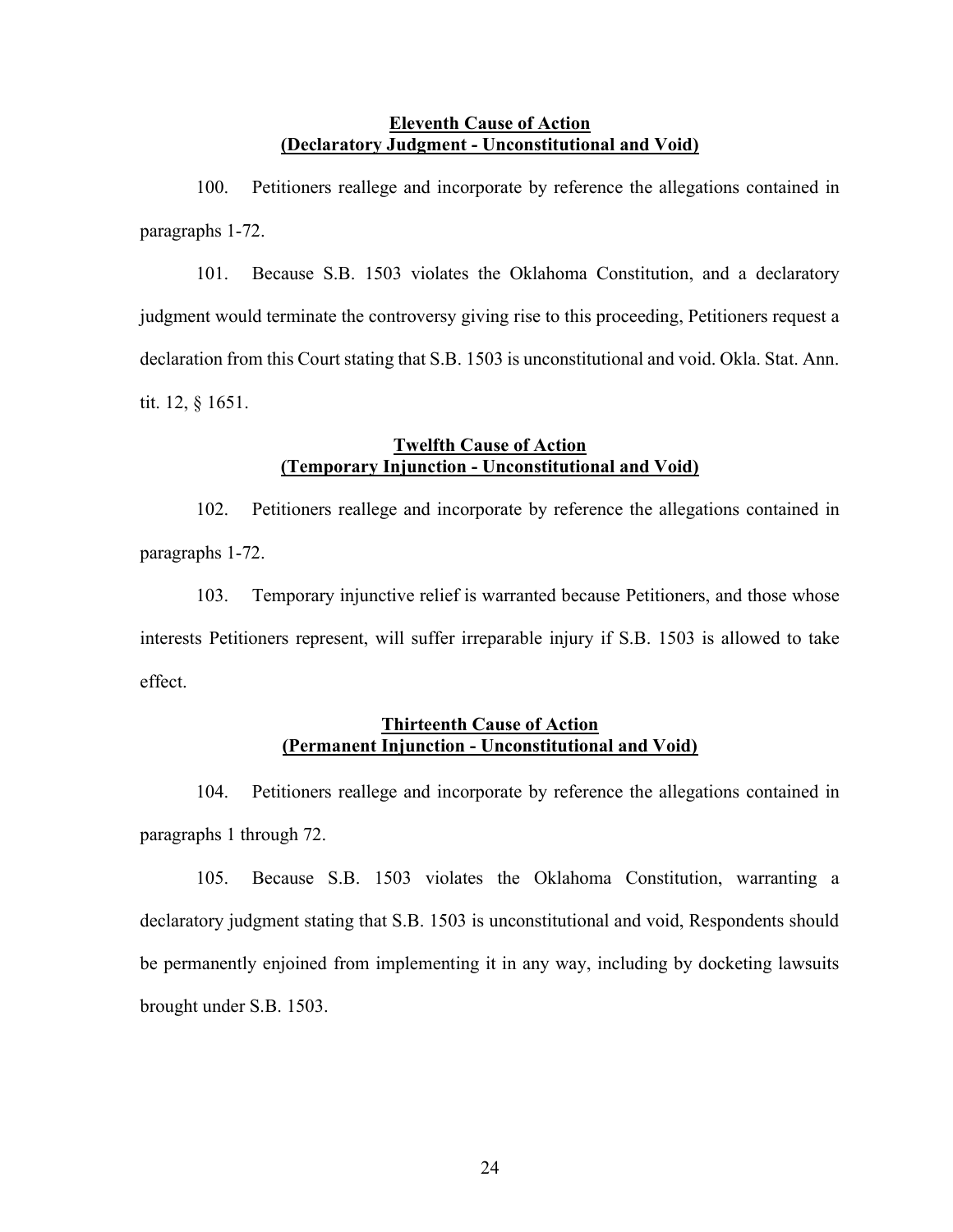### Fourteenth Cause of Action (Writ of Prohibition)

106. Petitioners reallege and incorporate by reference the allegations contained in paragraphs 1 through 72.

107. It is also within the discretion of this Court to grant a writ of prohibition to prevent the State and its clerks from exercising judicial power "unauthorized by law" that "will result in injury for which there is no other adequate remedy." Maree v. Neuwirth, 2016 OK 62, ¶ 6, 374 P.3d 750, 752.

# VII. PRAYER FOR RELIEF

WHEREFORE, Petitioners respectfully request that this Court issue declaratory and injunctive relief and/or a writ of prohibition to prevent Respondents from implementing S.B. 1503 in any way, including by enjoining the state court clerks from docketing S.B. 1503 lawsuits, and including as to any future suits for conduct that occurred during the pendency of this injunction.

Dated: April 28, 2022 Respectfully Submitted,

> J. Blake Patton, Oklahoma Bar No. 30673 WALDING & PATTON PLLC 518 Colcord Drive, Suite 100 Oklahoma City, OK 73102 Phone: (405) 605-4440 Fax: N/A bpatton@waldingpatton.com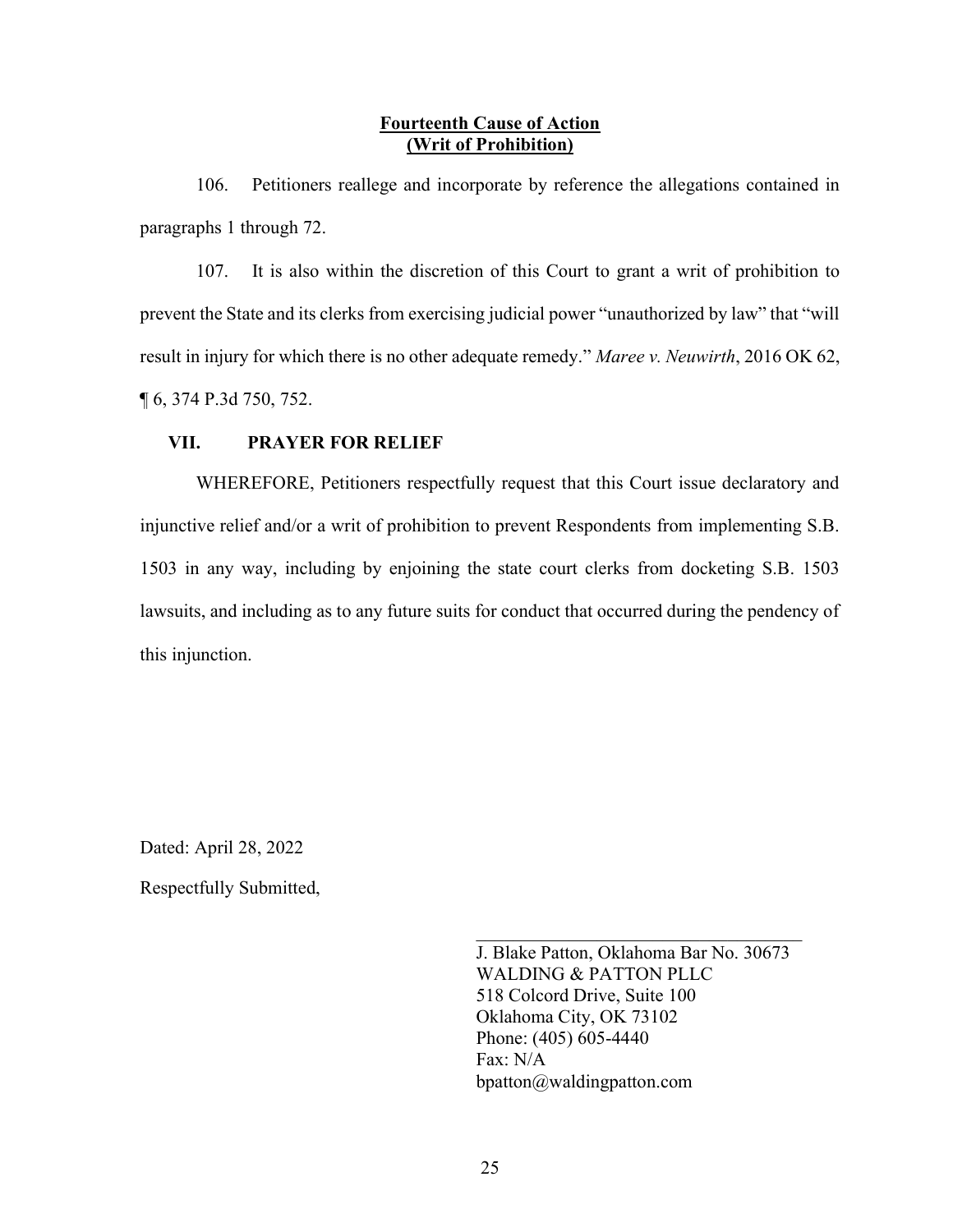#### Attorney for Petitioners

Rabia Muqaddam\* Meetra Mehdizadeh\* Cici Coquillette\* CENTER FOR REPRODUCTIVE RIGHTS 199 Water Street 22nd Floor New York, NY 10038 Phone: (917) 637-3645 Fax: (917) 637-3666 rmuqaddam@reprorights.org mmehdizadeh@reprorights.org ccoquillette@reprorights.org

Attorneys for Petitioners Oklahoma Call for Reproductive Justice, Tulsa Women's Reproductive Clinic, L.L.C, and Alan Braid,  $MD$ 

Jennifer Sandman\* Sarah Mac Dougall\* PLANNED PARENTHOOD FEDERATION OF AMERICA 123 Williams St., 9th Floor New York, NY 10038 Phone: (212) 261-4584 jennifer.sandman@ppfa.org sarah.macdougall@ppfa.org

Attorneys for Petitioners Comprehensive Health of Planned Parenthood Great Plains, Inc. and Planned Parenthood of Arkansas & Eastern Oklahoma

\*Out-Of-State Attorney Applications Filed/Pending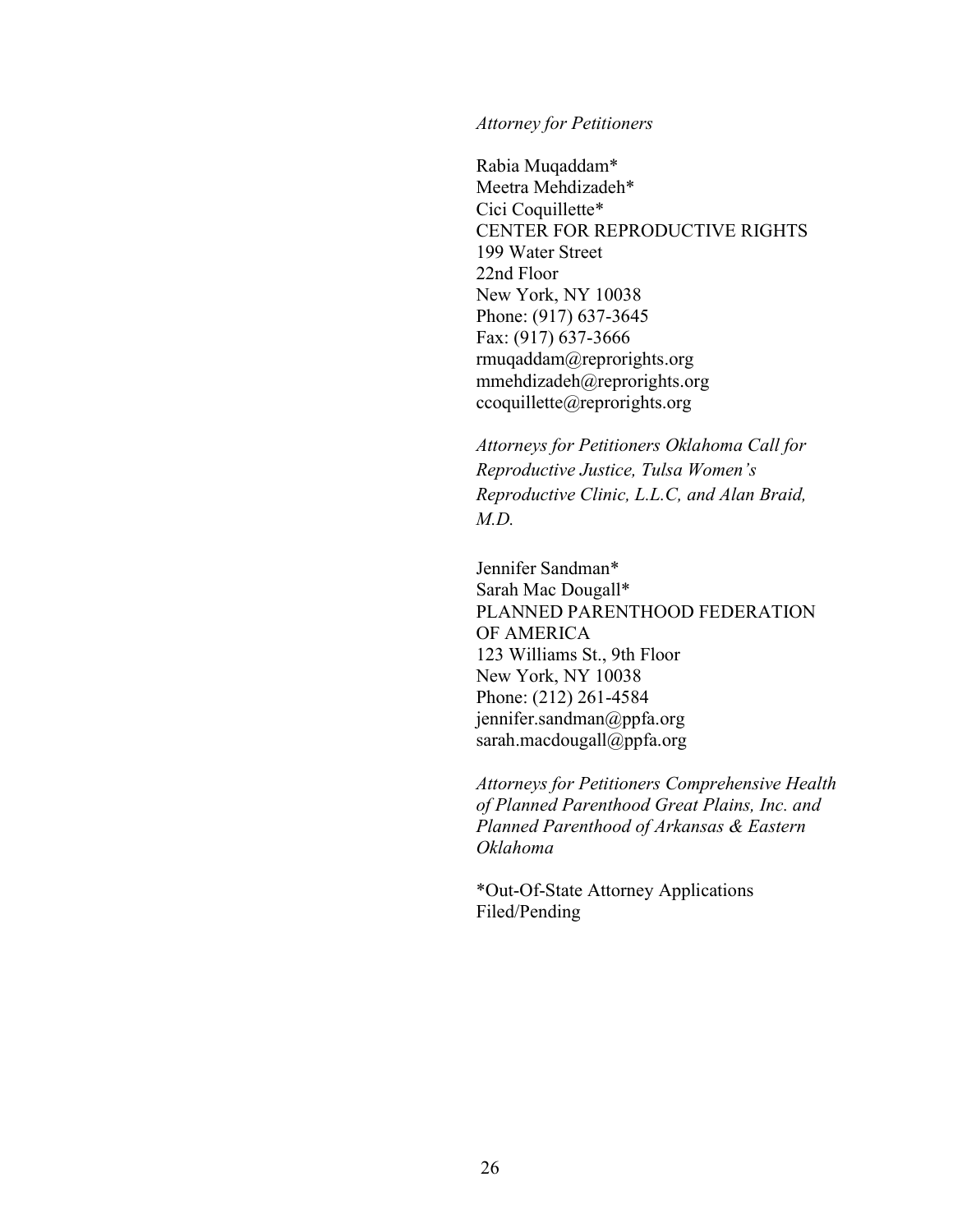#### CERTIFICATE OF SERVICE

 The undersigned hereby certifies that on this 28th day of April, 2022 a true and correct copy of the foregoing was served via hand delivery or Certified U.S. Mail to the following:

State of Oklahoma Through Office of the Attorney General Mithun Mansinghani Solicitor General Zach West Assistant Solicitor General 313 N.E. 21st Street Oklahoma City, OK 73105

Nichole Cooper Court Clerk of Adair County PO Box 426 Stilwell, OK 74960

Tammi Miller Court Clerk of Alfalfa County 300 S. Grand Avenue Cherokee, OK 73728

Angela Nuttall Court Clerk of Atoka County 200 E. Court St. Atoka, OK 74525

Tammie Patzkowsky Court Clerk of Beaver County PO Box 237 Beaver, OK 73932

Donna Howell Court Clerk of Beckham County PO Box 520 Sayre, OK 73662

Christy Matli Court Clerk of Blaine County 212 N. Weigel St. Watonga, OK 73772

Donna Alexander Court Clerk of Bryan County 402 W. Evergreen St. Durant, OK 74701

Patti Barger Court Clerk of Caddo County PO Box 10 Anadarko, OK 73005

Marie Hirst Court Clerk of Canadian County PO Box 730 El Reno, OK 73036

Renee Bryant Court Clerk of Carter County 20 B St. SW, Suite 203 Ardmore, OK 73401

Lesa Rousey-Daniels Court Clerk of Cherokee County 213 W. Delaware St. Tahlequah, OK 74464

Laura Sumner Court Clerk of Choctaw County 300 E. Jefferson St. Hugo, OK 74743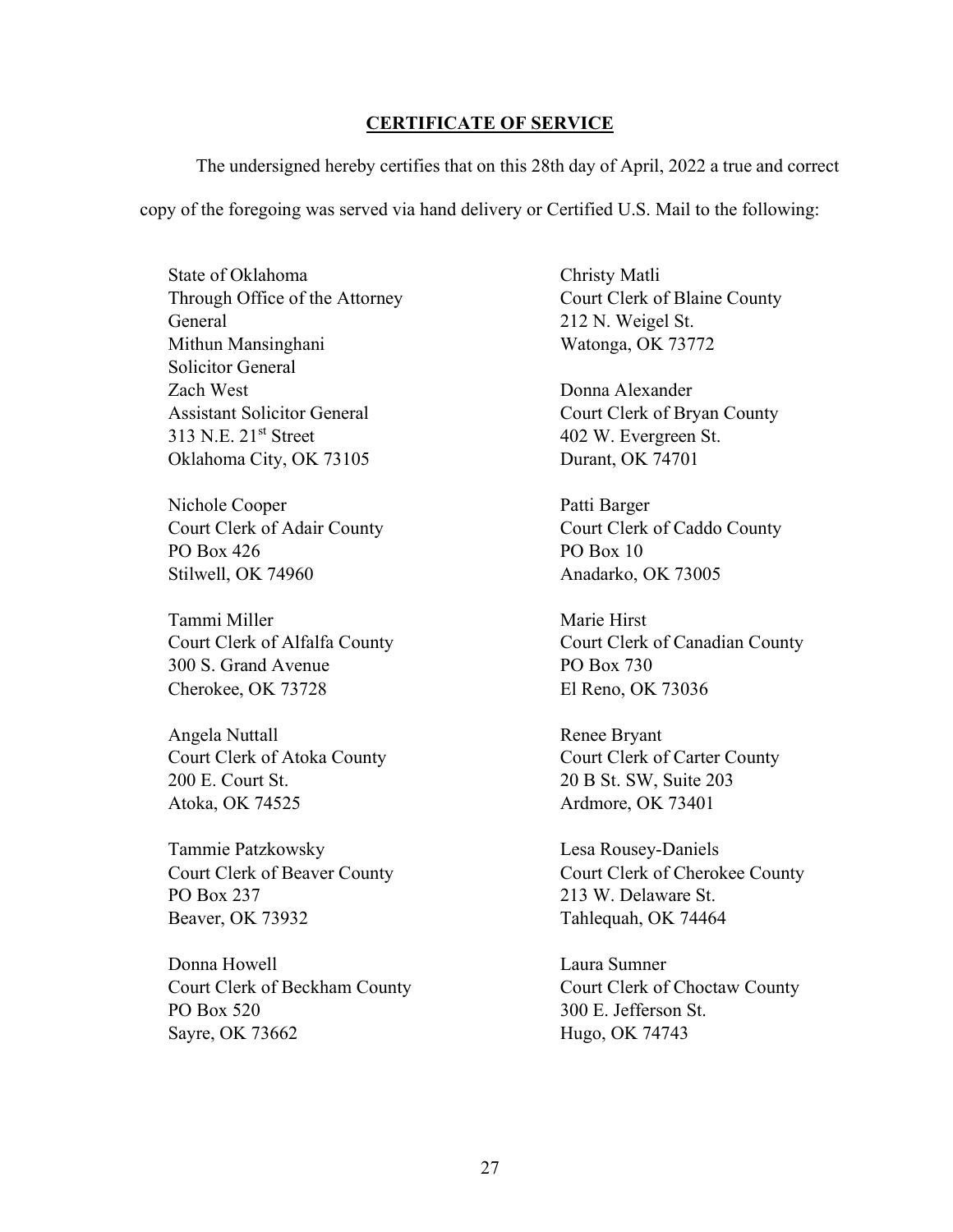Metzi L. Brown Court Clerk of Cimarron County PO Box 788 Boise City, OK 73933

Marilyn Williams Court Clerk of Cleveland County 200 S. Peters Ave. Norman, OK 73069

LaDonna Flowers Court Clerk of Coal County 4 N. Main St. Coalgate, OK 74538

Robert Morales Court Clerk of Comanche County 315 SW 5th St Lawton, OK 73501

Terry Kelley Court Clerk of Cotton County 301 N. Broadway Walters, OK 73572

Deborah Mason Court Clerk of Craig County 210 W. Delaware, Suite 201 Vinita, OK 74301

Amanda Vanorsdol Court Clerk of Creek County 222 E. Dewey Ave., Suite 201 Sapulpa, OK 74066

Staci Hunter Court Clerk of Custer County PO Box D Arapaho, OK 73620

Caroline Weaver Court Clerk of Delaware County PO Box 407 Jay, OK 74346

Rachelle Rogers Court Clerk of Dewey County PO Box 278 Taloga, OK 73667

Sally Wayland Court Clerk of Ellis County PO Box 217 Arnett, OK 73832

Janelle M. Sharp Court Clerk of Garfield County 114 W. Broadway Ave. Enid, OK 73701

Laura Lee Court Clerk of Garvin County PO Box 239 Pauls Valley, OK 73075

Lisa Hannah Court Clerk of Grady County PO Box 605 Chickasha, OK 73023

Deana Kilian Court Clerk of Grant County PO Box 9 Medford, OK 73759

Jeanna Scott Court Clerk of Greer County PO Box 216 Mangum, OK 73554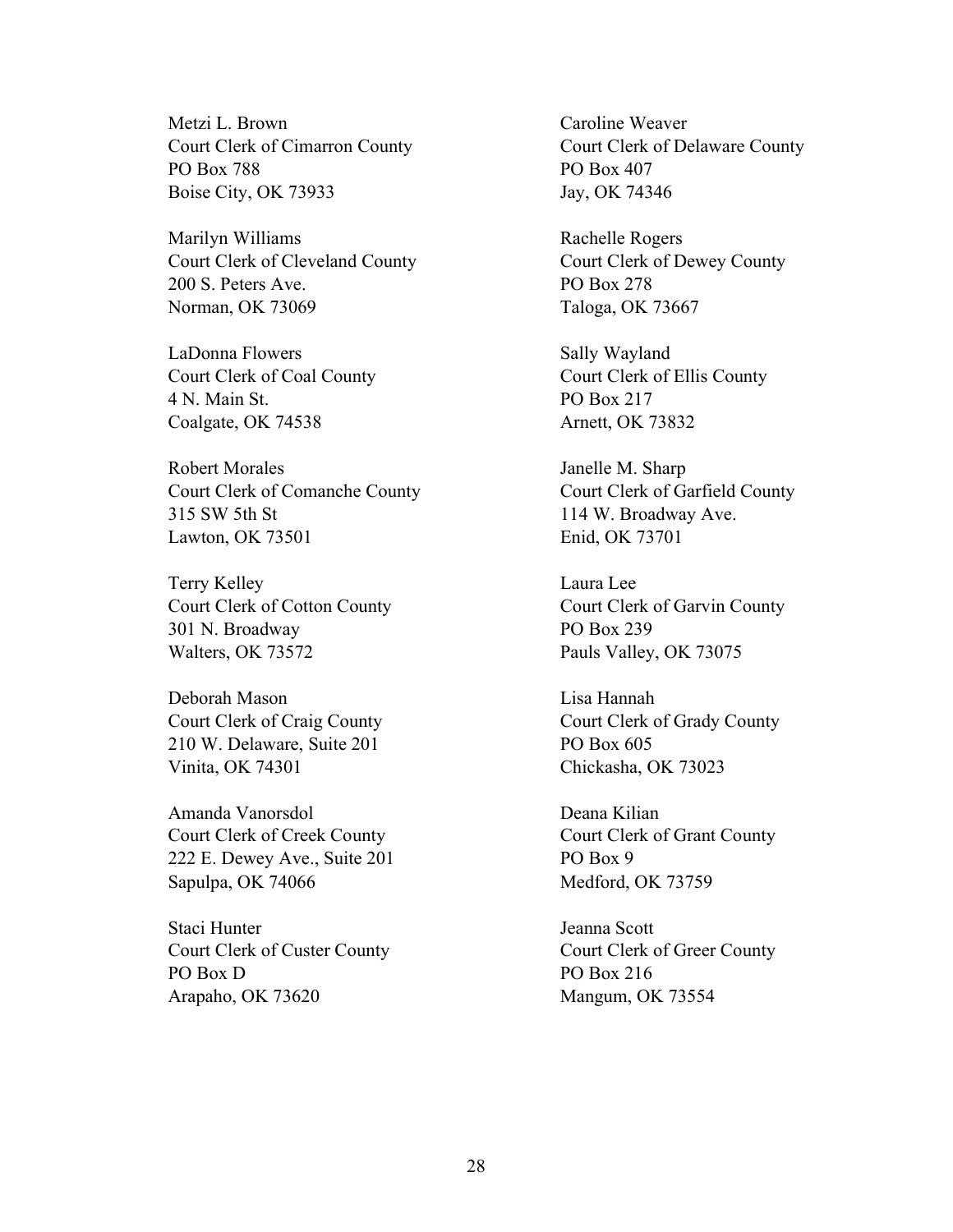Stacy Macias Court Clerk of Harmon County 114 W. Hollis St. Hollis, OK 73550

Susan Breon Court Clerk of Harper County PO Box 347 Buffalo, OK 73834

Tina Oaks Court Clerk of Haskell County 202 E. Main St., Suite 9 Stigler, OK 74462

Ashley Sanford Court Clerk of Hughes County PO Box 32 Holdenville, OK 74848

Tina Swailes Court Clerk of Jackson County PO Box 616 Altus, OK 73521

Kimberly Berry Court Clerk of Jefferson County 220 N. Main St., 3rd Floor Waurika, OK 73573

Cassandra Slover Court Clerk of Johnston County 403 West Main, Suite 201 Tishomingo, OK 73460

Marilee Thornton Court Clerk of Kay County PO Box 428 Newkirk, OK 74647

Lisa Markus Court Clerk of Kingfisher County PO Box 328 Kingfisher, OK 73750

Kay Richards Court Clerk of Kiowa County PO Box 854 Hobart, OK 73651

Melinda Brinlee Court Clerk of Latimer County 109 N. Central Street Wilburton, OK 74568

Melba Hall Court Clerk of Le Flore County PO Box 688 Poteau, OK 74953

Cindy Kirby Court Clerk of Lincoln County PO Box 307 Chandler, OK 74834

Cheryl Smith Court Clerk of Logan County 201 Courthouse 301 E. Harrison Street Guthrie, OK 73044

Wendy Holland Court Clerk of Love County 405 W Main St Marietta, OK 73448

Shauna Hoffman Court Clerk of Major County 500 E. Broadway St. Fairview, OK 73737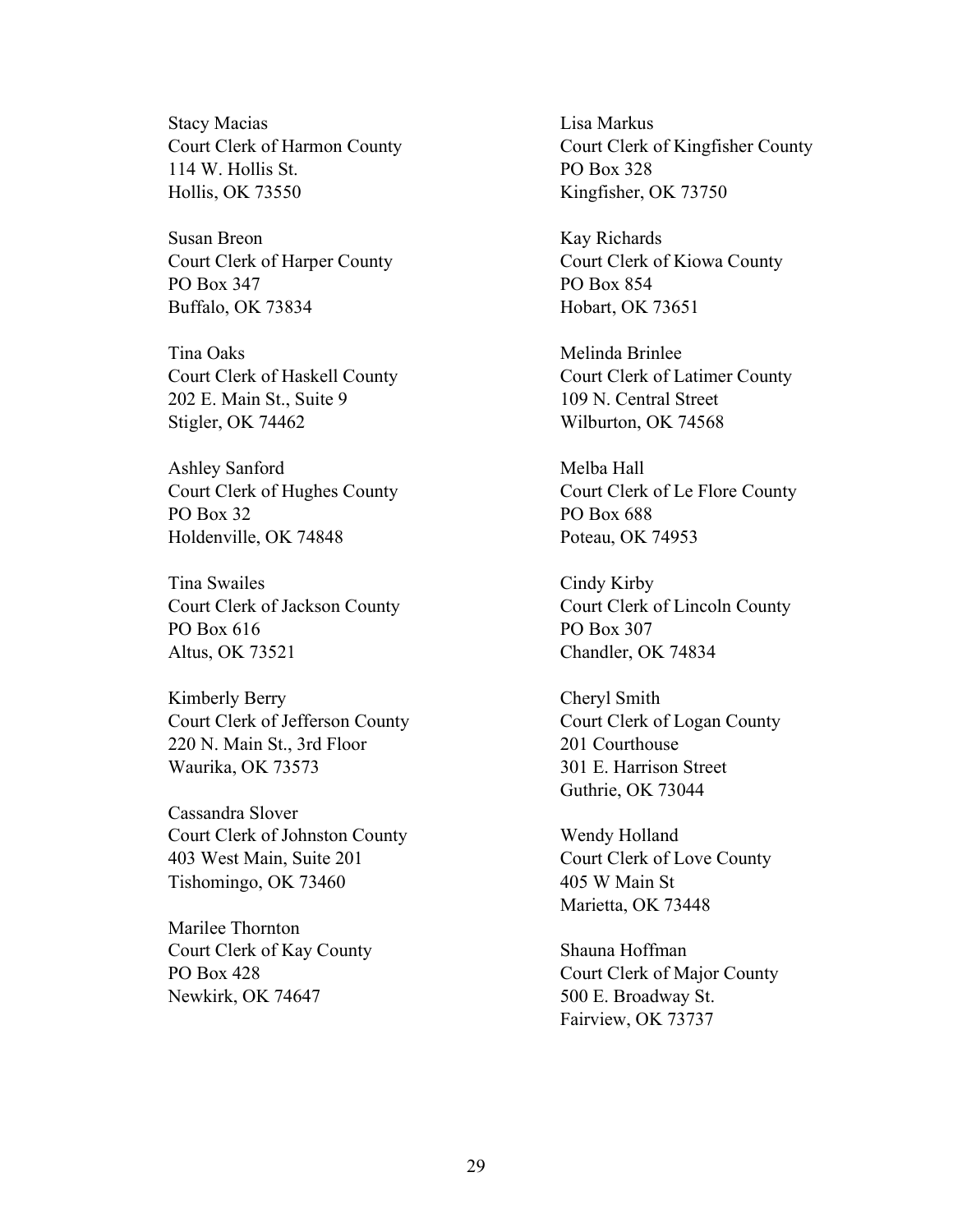Wanda Pearce Court Clerk of Marshall County PO Box 58 Madill, OK 73446

Jenifer Clinton Court Clerk of Mayes County 1 Court Place, Suite 200 Pryor, OK 74361

Kristel Gray Court Clerk of McClain County 121 N. 2nd Street, Ste. 231 Purcell, OK 73080

Kathy Gray Court Clerk of McCurtain County PO Box 1378 Idabel, OK 74745

Lisa Rodebush Court Clerk of McIntosh County PO Box 426 Eufaula, OK 74432

Jodi Jennings Court Clerk of Murray County 1001 W Wyandotte Ave Sulphur, OK 73086

Robyn Boswell Court Clerk of Muskogee County PO Box 1350 Muskogee, OK 74402

Hillary Vorndran Court Clerk of Noble County Box 14 Perry, OK 73077

April Frauenberger Court Clerk of Nowata County 229 N. Maple Street Nowata, OK 74048

Sherri Foreman Court Clerk of Okfuskee County PO Box 30 Okemah, OK 74859

Rick Warren Court Clerk of Oklahoma County 320 Robert S. Kerr Ave 409 County Office Bldg. OKC, OK 73102

Charly Criner Court Clerk of Okmulgee County 314 W. 7th Street, Suite 305 Okmulgee, OK 74447

Jennifer Burd Court Clerk of Osage County 600 Grandview Ave, Rm. 304 Pawhuska, OK 74056

Cassie Key Court Clerk of Ottawa County 102 E. Central Ave., Suite 203 Miami, OK 74354

Ila Potts Court Clerk of Pawnee County 500 Harrison Street, #300 Pawnee, OK 74058

Lori Allen Court Clerk of Payne County 606 S. Husband Street, Suite 206 Stillwater, OK 74074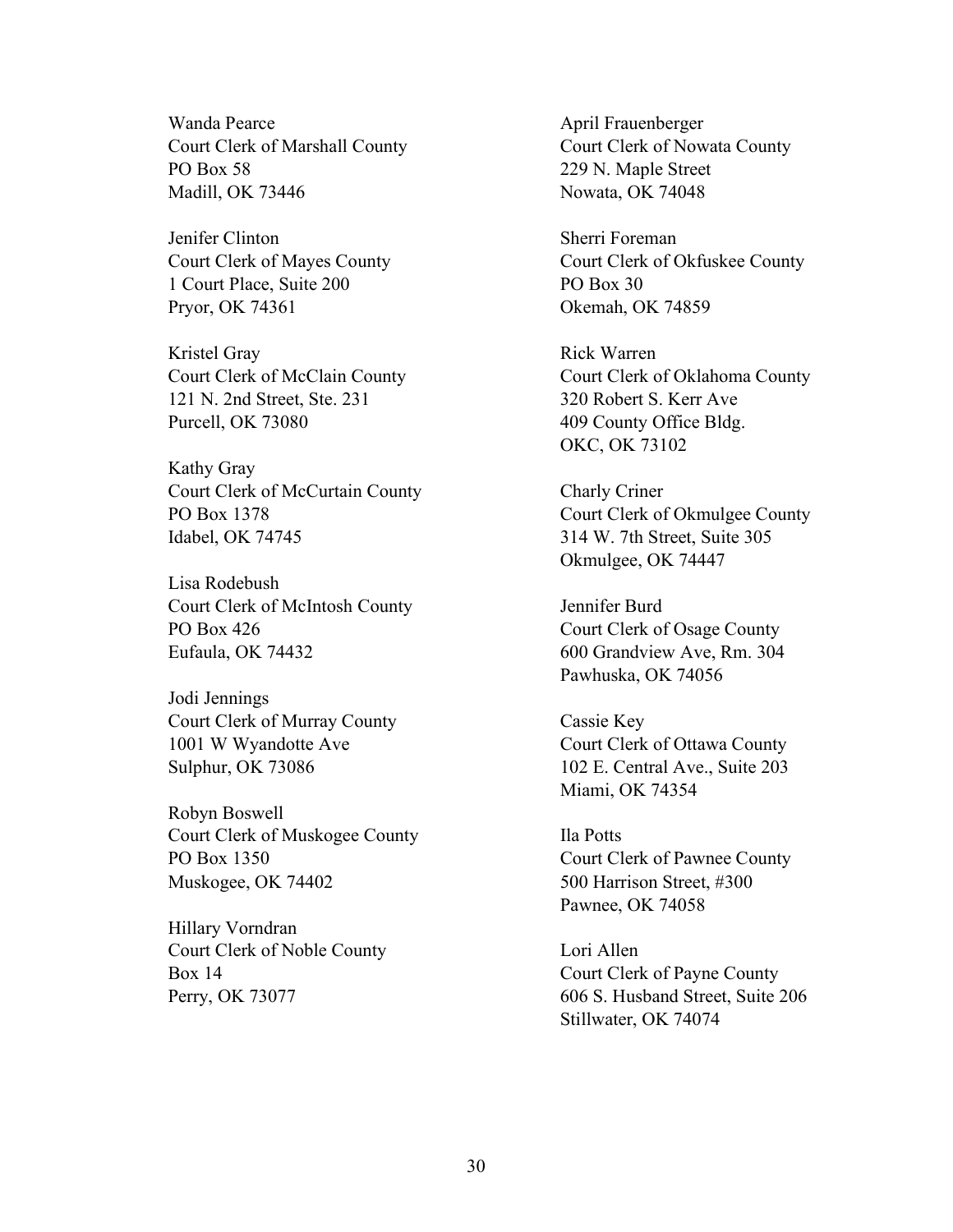Pam Smith Court Clerk of Pittsburg County 115 E. Carl Albert Parkway McAlester, OK 74501

Karen Dunnigan Court Clerk of Pontotoc County  $120 \text{ W}$ .  $13^{\text{th}}$  St Ada, OK 74820

Valerie Ueltzen Court Clerk of Pottawatomie County 325 N. Broadway Ave Shawnee, OK 74801

Tina Freeman Court Clerk of Pushmataha County 203 S.W. 3rd St. Antlers, OK 74523

Jan Bailey Court Clerk of Roger Mills County PO Box 409 Cheyenne, OK 73628

Cathi Edwards Court Clerk of Rogers County 200 S. Lynn Riggs Blvd. Claremore, OK 74017

Kimberly Davis Court Clerk of Seminole County PO Box 130 Wewoka, OK 74884

Gina Cox Court Clerk of Sequoyah County 120 E. Chickasaw St., Suite 205 Sallisaw, OK 74955

Melody Harper Court Clerk of Stephens County 101 S. 11th St. Duncan, OK 73533

M. Renee Ellis Court Clerk of Texas County PO Box 1081 Guymon, OK 73942

Kevin Stevens Court Clerk of Tillman County PO Box 116 Frederick, OK 73542

Don Newberry Court Clerk of Tulsa County 500 S. Denver Ave Tulsa, OK 74103

Jim Hight Court Clerk of Wagoner County PO Box 249 Wagoner, OK 74467

Jill Spitzer Court Clerk of Washington County 420 S. Johnstone Ave. Bartlesville, OK 74003

Lynda Vermillion Court Clerk of Washita County PO Box 397 Cordell, OK 73632

Staci Davey Court Clerk of Woods County 407 Government St., Ste. 30 Alva, OK 73717